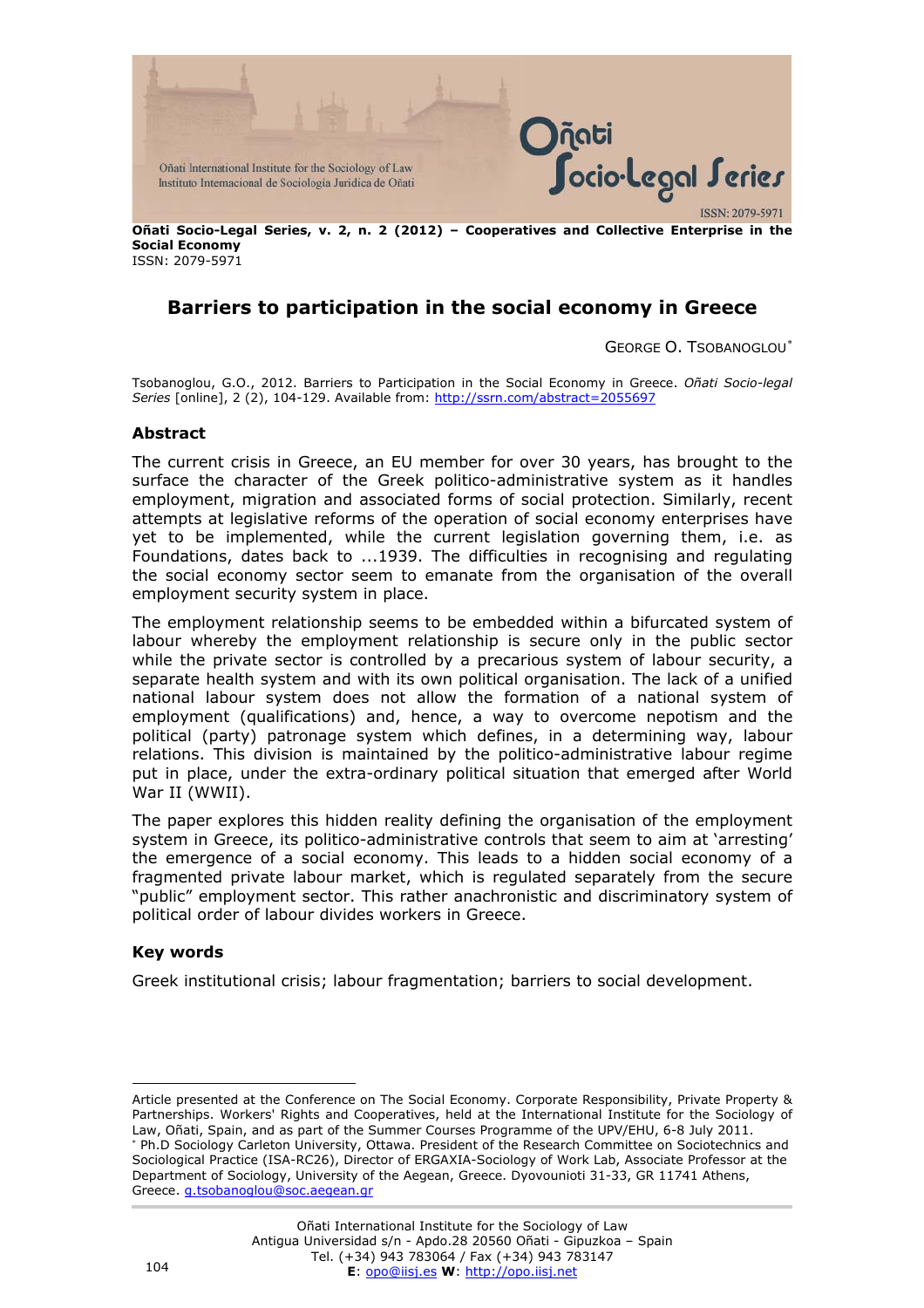#### **Resumen**

La actual crisis en Grecia, miembro de la UE desde hace más de 30 años, ha revelado el verdadero carácter del sistema político-administrativo griego, de la forma en la que gestiona el empleo, la migración y la protección social. Del mismo modo, los recientes intentos de reformas legislativas en relación a empresas de economía social todavía no se han implementado, mientras que la legislación vigente sobre este tipo de instituciones (por ejemplo, Fundaciones), se remonta a... 1939. Las dificultades en el reconocimiento y la regulación del sector de la economía social parecen surgir de la organización general del sistema de seguridad en el empleo.

Las relaciones laborales están enmarcadas en un sistema de trabajo bifurcado, en el que la seguridad laboral sólo existe en el sector público, mientras que en el sector privado predomina la precariedad, tiene un sistema de salud diferenciado, y su propia organización política. La falta de un sistema nacional unificado de trabajo no permite la formación de un sistema nacional de empleo (titulaciones) ni, por tanto, superar el nepotismo y la influencia política (el partido) que define, de una manera determinante, las relaciones laborales. Esta división político-administrativa surgió a raíz de la situación política extraordinaria que se dio tras la 2ª Guerra Mundial, y se mantiene hasta la actualidad.

El ensayo analiza esa realidad oculta, definiendo la organización del sistema laboral griego, sus controles político-administrativos, aparentemente destinados a 'detener' el surgimiento de una economía social. Esto ha dado lugar a una economía social sumergida, dentro de un mercado laboral privado fragmentado, regulado de forma diferente al sector de empleo "público". Este sistema, anacrónico y discriminatorio, divide a los trabajadores en Grecia.

#### **Palabras clave**

Crisis institucional griega; fragmentación laboral; barreras para el desarrollo social.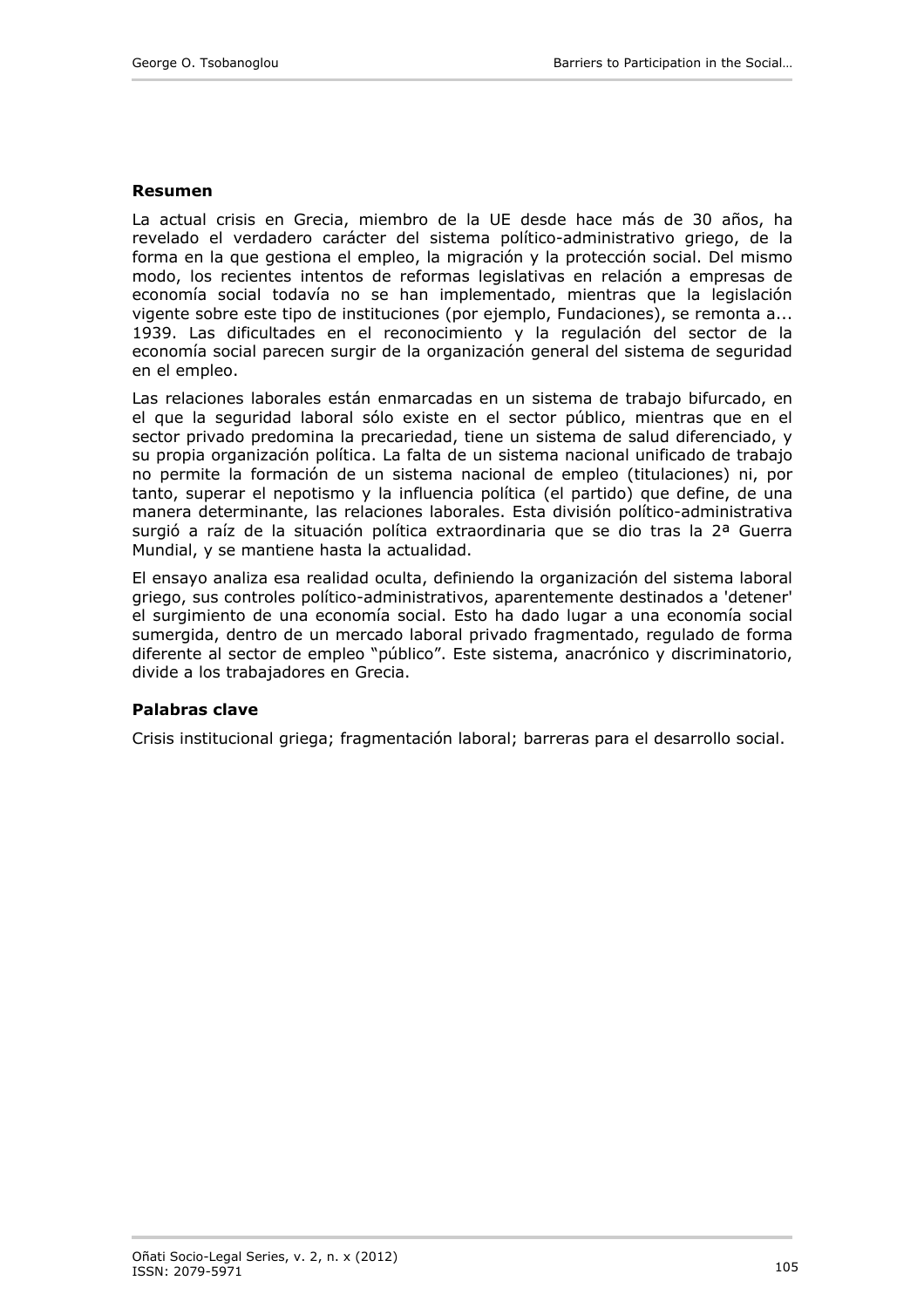## **Table of contents**

| 2. Aspects of the post war politico-administrative system 107                        |  |
|--------------------------------------------------------------------------------------|--|
| 3. The political problem of integration in Greece and the role of labour: Issues and |  |
|                                                                                      |  |
|                                                                                      |  |
| 5. Recent changes in the labour front and a new law on social economy115             |  |
|                                                                                      |  |
| 5.2. The inner consistency of social economy in Greece119                            |  |
| 5.3. Creating an accounting system for social economy organizations 122              |  |
|                                                                                      |  |
|                                                                                      |  |
|                                                                                      |  |
| Legislation. Greek legislation on the social economy and related issues 128          |  |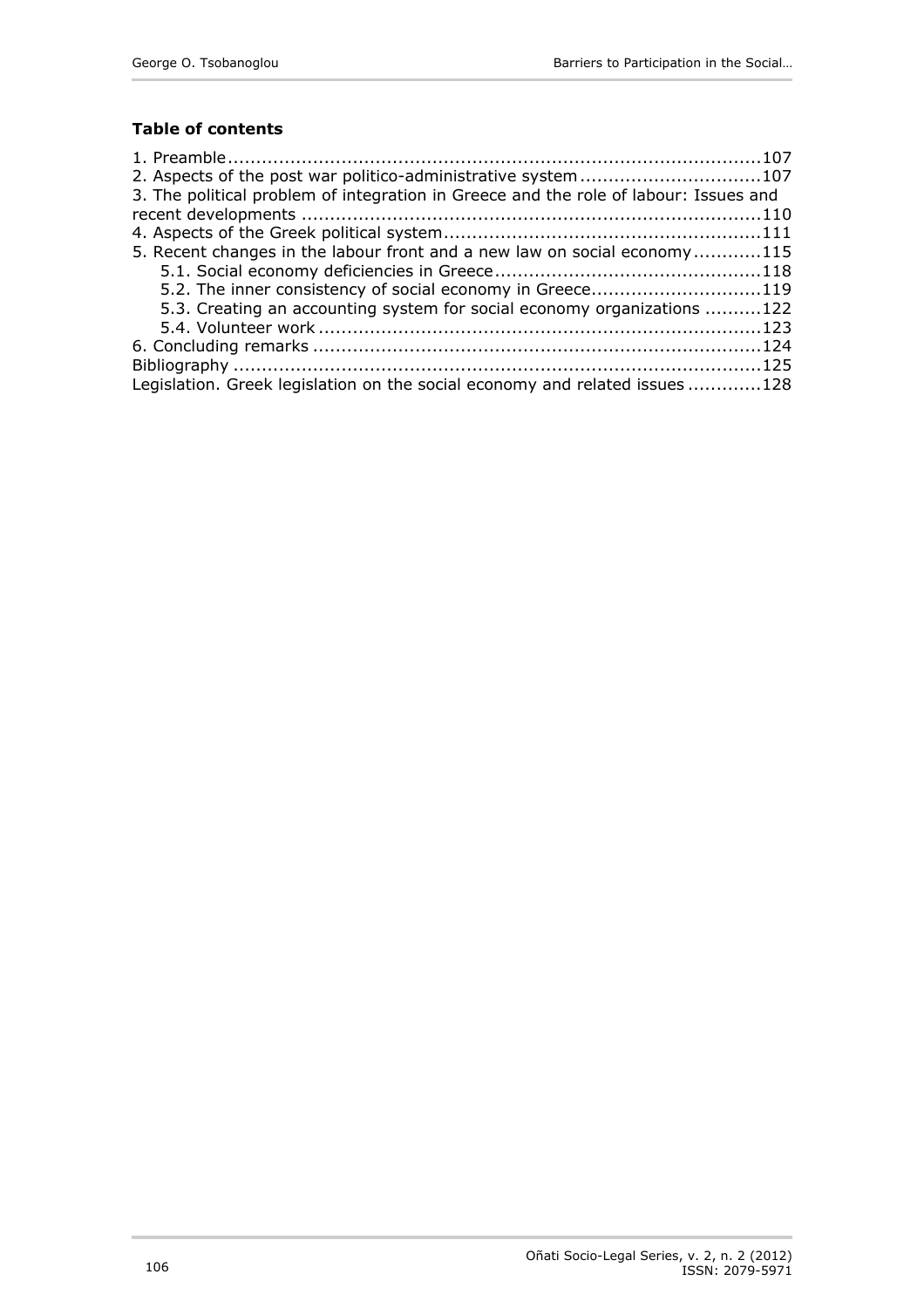## <span id="page-3-0"></span>**1. Preamble**

Relations between states and their citizenry are not, in general, uniform or even homogenous. Political history, historical continuity and discontinuity in national democratic forms, established notions of social protection and modalities of social "welfare", with their associated notions of social citizenship, all constitute and subsequently define methodologies with which we may measure the relationship between the citizen and the public administration in a national and, subsequently, supra-national territory.

In Greece, the conflict between society *(Gesellschaft)* and juridical order *(Verfassung)* has involved a regime since WWII which is exceptionally undemocratic, embedded within a quasi-military apparatus of "administrative provision", operating as real welfare only for those who are "politically correct". Welfare (political and social inclusion measures, particularly for employment and social security) meant the right of entry to employment in the state nomenclature. This became the main field in which social protection was provided, through salaried employment which afforded generalised protection including clearly defined pension rights and regularity in work-life.

### **2. Aspects of the post war politico-administrative system**

Post WWII Civil War conflict in Greece (1947-49) and the Military Dictatorship (1967-74) (Alivisatos 1986; Tsobanoglou 2011) resulted in a breakdown of the social contract, which is necessary to support the civil state and its institutions. The institutions built after those turbulent periods did not include all (as effective citizens), but as described above, developed two types of Greek citizenry. The first was founded upon the "protected" public sphere (of a state/public nomenclature), and the second upon the "unprotected" private (social) sector. During the post Junta period (after 1974), both internal and external forces imposed a new politicoadministrative order that only partially renewed the social contract. EU accession (1981) was to secure Greece's transition to democratic rule which was nevertheless embedded within this dual system. The privileged and socially protected public employment domain was characterised by nepotistic clientelist relations that overdetermined the national division of labour. Similarly the private sphere, while being influenced by public procurement, lacks labour standards as it is outside the general social security system reserved for the public domain.

Sources of conflict thus were not eliminated, creating, firstly, a mass labour exodus, largely for political and economic reasons, to Germany, Australia, South Africa, Belgium, Sweden, the USA and Canada. All in all, while the post-war European States were building social citizenship systems, placing emphasis on the development of social (support) professions that began to occupy public space in place of the previously dominating military professions, Greece was not following that trend. After WWII West European States witnessed the slow growth of civil and social administrations that took over in employment, from the military sector predominant until then due to the war effort. Similarly, civil protection that was under "security" administration constraints, due to war conditions, began to be as socially inclusive for the whole of the population and as democratically accountable as was the new post-war institutional order.

Historically the trend, in OECD countries, towards social protection and an expansive and largely inclusive national employment policy with generally accepted standardised employment and social security systems across the public and private spheres has entailed arrangements for the social regulation of conflicts in labour affairs, as well as for dealing with problems such as child care, nursing, primary health care and general social service provision, and leading to the organisation of civil administration at local/territorial level.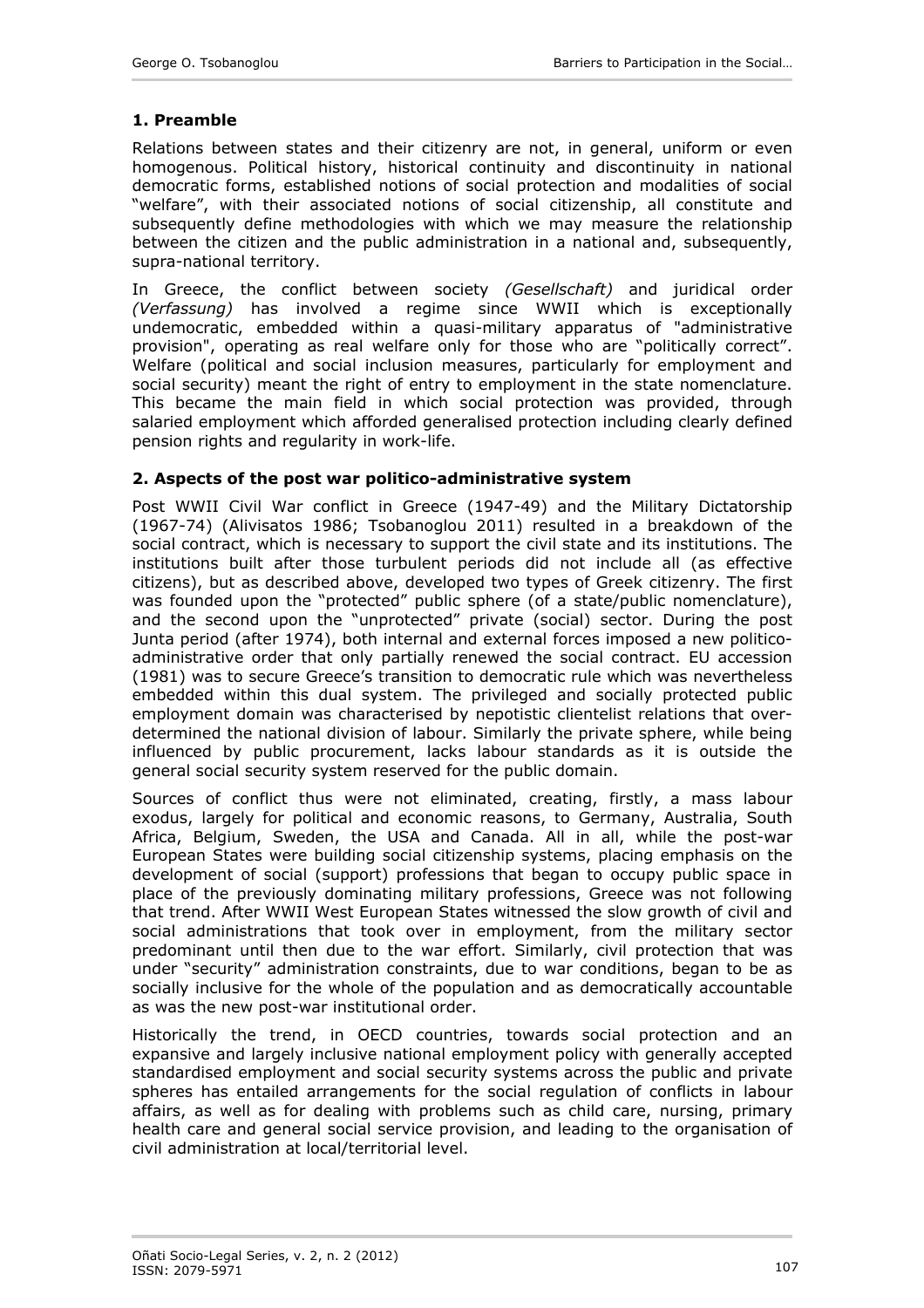Order at home has meant order in the family, in the streets, at work, the capacity to enforce laws and directives with diligence. Order at work requires an ordered work place, whereby Occupational Health and Safety (OHS) is regulated and labour standards are organizationally enforced. Unemployment insurance, vocational training and social work are essential mechanisms (labour standards) that complement the role of the police in ensuing social peace. In Greece, however, this public responsibility leans heavily on police action as those social mechanisms are not in place generally. Here, "general interest" seems to define local 'policy' under police action.

Unfortunately, the turbulent political history of Greece from 1936 to the restoration of Democracy in 1974 led to a hydrocephalic military security apparatus, with a quasi military form of civil (public) order and protection. The Police (Public Order Ministry), the Fire Brigades, the Coast Guard and the Ministry of Merchant Marine were situated in this apparatus and were reproduced by the norms and administrative regulations of the politico-administrative system.

Although the above-mentioned situations fostered the establishment of conditions for legal rule, as prescribed by the constitutional and other civil systems, they did not necessarily allow the establishment of the rule of law in the administration of justice. To begin with, administrative law during "emergency" situations is protected in its function by laws of "secrecy" that inevitably cloud the way in which decisions are made. The quasi-military Ministry of Public Order belongs to this family of institutions, although this Ministry was recently abolished and replaced by the Ministry of Citizens' Protection.

Greece did not manage to establish a freedom of information act. Indeed, general information is still costly and largely unreliable, as are business and employment statistics, the main provider of which has been a private company (ICAP) linked with a bank (Alpha Bank). The budget crisis which threatened Greece's position in the Euro-Zone exposed the inadequacy of the National Statistical Service of Greece, thus leading to its reorganisation as Greek Statistics in 2010. The provision of general social rights and the self regulation of professions have still to be firmly charted, let alone regulated. A *catalogue of professions* is still under construction, as is the organisation of supply and demand for jobs in the Public Employment System. This is partly due to the divided labour regime between the *private* and the *public* work places which we will explore further in the paper.

In many "transitional" regimes whereby institutional orders were imposed by one side, the definition of general welfare security meant that those considered to be politically correct were treated differently by having access to the public, and socially secure, salaried sector, while others were left to struggle in the "market" and the largely precarious private sector. There, extra- juridical and noneconomically based categories such as Nation (*Ethnos*), the phylogenetic aspect of nationhood, (*phyle* denotes "race" in Greek) had to play a key role as integrative aspects for those excluded from the salaried and "social" sector (Tsobanoglou 2001a).

The institutional definition of the "poor", the "sensitive" population groups, all those in "emergencies" that were to constitute a key threat to citizenry in a protected "public welfare" system, due to their exclusion from wage regularity and social security, was insufficient. This deficit entails a deficient general social security system. Policy has remained a political strategy of containment of socio-political divisions based on a military mentality aimed at those considered "politically dangerous". A direct outcome of this policy has been the atrophy of research in social science and administration and a subsequent incapacity for policy development and action. Nevertheless, this atrophy denotes something much more deeply ingrained in the political system of clientelism that defines the general social conditions for understanding social reality. In such a situation, the political regime not only defines itself but also includes in its baggage the "social" and its economy,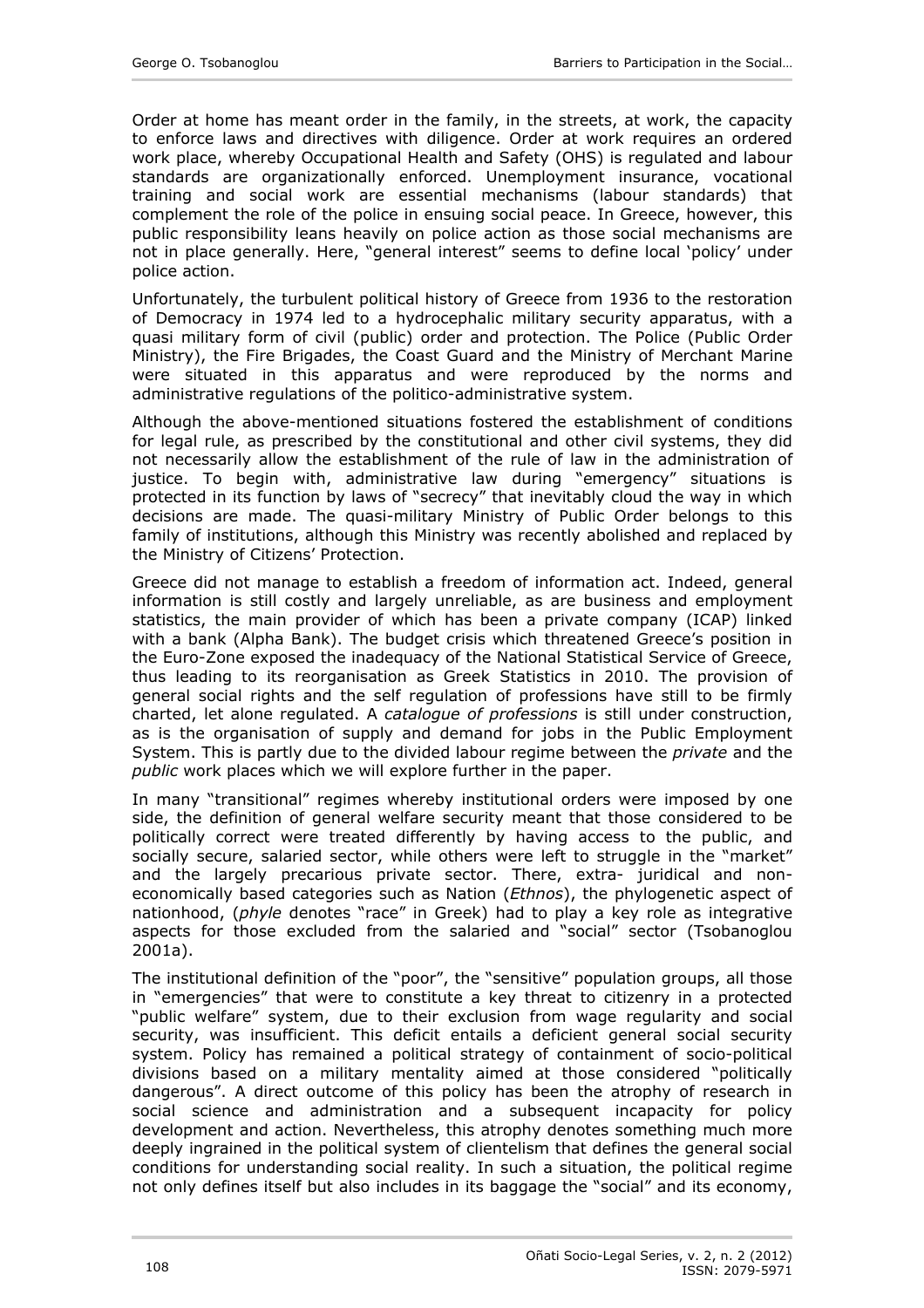albeit in atrophy. The social-cum- political and its economy exist as part of the political body which is fractured, due to clientelism. The legal system defines a rather *sui generis* administration that bears its own state nomenclature, as civil society, while blocking its transition into social organisational forms with the other "society" at large (private). The legal system organises the sharp separation of the public and private sectors leaving the private non-profit sector in the shadow economy while basic fields of the reproduction domain, such as education, health and transport, remain unregulated and in the private business sector. The Prince in this regime of political controls is the Party and its machine politics. The political party defines employment and security associated with it but without the soft, organisational dimension of an endogenous division of labour. Political party controls have been based on surpluses transferred from without, which were to connect local taxes and rents.

The traditional political parties colour the national administration with their power determinations, i.e. the 'employment' security placements of their supporters. This top down relationship "serves" citizens' needs by forming an administration that deals with the needs of specific parts of the population and is thus deficient in providing general services for collective consumption. The allocation of jobs - which are subjected to multiple political power grids, amalgamated but not 'organised' does not allow the development of 'social' organisation that will cater to needs for the social reproduction of labour in society. This organisational blocking, which is apparent as a social blocking of a skill-based division of labour, acts as a negative net determining the knowledge basis of the economy (Tsobanoglou 2007 Lambrianidis 2011).

The present organisational structure of this system does not define a welfare system but rather a type of pre-welfare structure that corresponds to practices of a system of political patronage controls.

As a result, a large section of the population may be found in the large underground, "off the books" economy. This informal sector along with the aloof formalistic one, under this political regime, causes labour productivity and income generation to be narrowly defined as wage costs alone devoid of social security (health and pension) benefits. As the weak public standards do not extend to the "private" sector, a large black market for labour and goods becomes evident. This market has its own circulation of trades, people, goods and services and is embedded within the sizeable usurious merchant capital controlling access to urban markets (Kay 1975). Similarly, the existing sharp division between public and private systems for the employment of labour, with their different organisational characteristics attests to the idiosyncrasies of the patronage politics in place

We all know that laws, in order to be administered, require trust and an understanding that represents a mode of voluntary action in line with the norms and the moral principles of the community. By accepting the rule of written law, the state recognises citizens' right to interact and associate with each other. Thus, the role of the State is to intervene in order to regulate whenever such legal agreements are not respected.

In Greek affairs, the socio-administrative situation defined by political party rule has been characterised by the general incapacity of the state apparatus to admit conditions for social action, i.e. popular democratic participation in politics and public debate. Accommodating the juridical order brings about a system of regulation based upon nominal participation. Without that, the organisational space is filled by personal linkages, kinship ties that represent a minimum of political integration of the citizenry, necessary for a minimal legitimacy; and this has been maintained by the civil state (patron-client system). Greece in practice has a rather weak linkage between the hydrocephalic judicial administration and civil society. It is for this reason that seemingly, atypical structures of political patronage have filled in the void left by the missing social basis for state rule. No wonder that the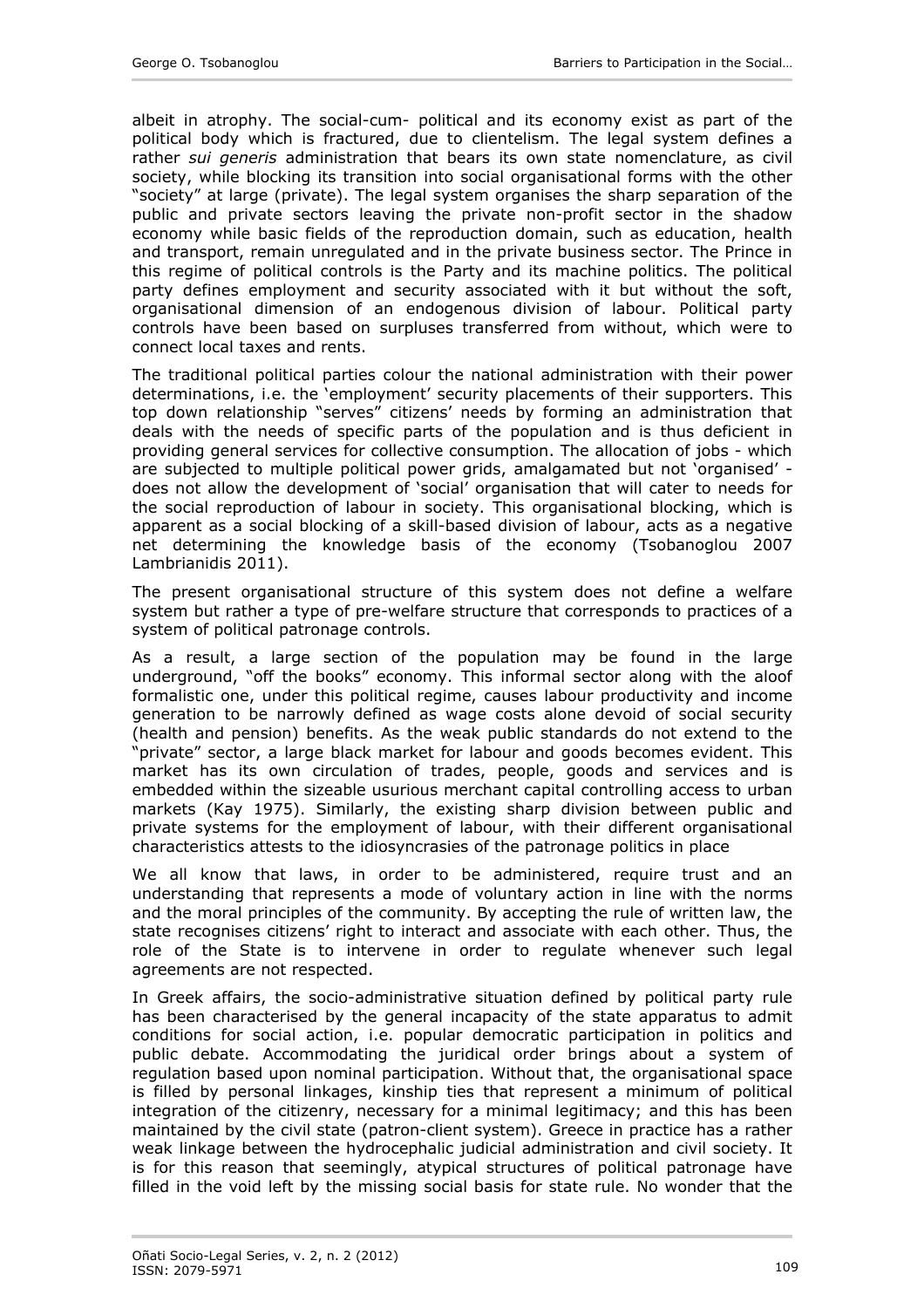<span id="page-6-0"></span>European Social Fund has not been established organisationally, after thirty years of "experimental" operation, in the national and regional system of services in the country. Most likely, this denotes that the principles of *additionality* and *subsidiarity*  have not been effectively established in Greece as yet. Attesting to this, social science institutionalisation – which emerged out of legal studies during the 1980s in other South European States (Portugal, Spain, Italy), has never critically established itself in the country. Even neighbouring Balkan states established social sciences (i.e. Departments of Sociology, Psychology, Anthropology, etc) long ago.

Post-war political regimes in Greece were closer to those of the Iberian Peninsula as far as social sciences were concerned. This emergent social accounting for national and regional societies was established in all of these countries after the 1990 Madrid World Congress of Sociology. The development of social sciences was associated with the embeddedness of social institutions and their respective organisational basis within the organisation of society and its economy. This allowed the enacted legislation to be implemented generally for the benefit of the general interest and not particularly for specific interests represented in political agency. If the general interest cannot be properly institutionalised and embedded within politics the activation of the social economy would be rather hidden or at best restricted. If the general interest is not recognised, there are also issues of social integration which are at issue here; without them governability is not possible.

#### **3. The political problem of integration in Greece and the role of labour: Issues and recent developments**

As a result of the factors sketched out so far, the public system is currently experiencing a continuous multifaceted crisis. All those who practise law and deal with economy and society and those who run national institutions are in conflict with a system that lacks organisational integrity, cohesion and financial management capacities.

Systems of socio-legal mediation that are able to address issues of social conflict, interest inter-mediation and social exclusion, are not in place. The concept of social exclusion is a key concept representing a social right clearly recognised in the Open Coordination Against Poverty, referred to as the Lisbon Process. Setting the poverty line into the national budget as the floor for organizing social policy has tended to harmonise national administration accounting standards on a Pan-European level. The entry of the social dimension (social labour) into public accounts has also defined a new organisational adjustment for providing the main elements of social development. This institutional form signifies the entry of organised labour in society and its participation in national administration. This is the moment that social controls emerge as the new defining feature of the new political system. Under this organisational development, social labour emerges and determines social policy. Without this general move, it is not possible to address the issues of poverty and exclusion, since these issues cannot evolve from patronage politics. Policies targeting poverty define the mainstream society and the emergence of governability. In Greece, it is political party patronage which seems to define public interest in regulating labour security and the economy.

In Greece the lack of such measures as a 'poverty line'- coupled with general support for minors, the old, and the socially excluded such as women-led households – reflects a system based on political favouritism which does not and cannot accommodate society in general. The employment system - which is also particularistic and clientelist, with widespread use of informal labour to lower costs - is based on a fundamental duality that has been undocumented while being institutionally organised. Recognition of the right to a basic income would certainly enhance social rights and social rehabilitation, forming the economic basis for social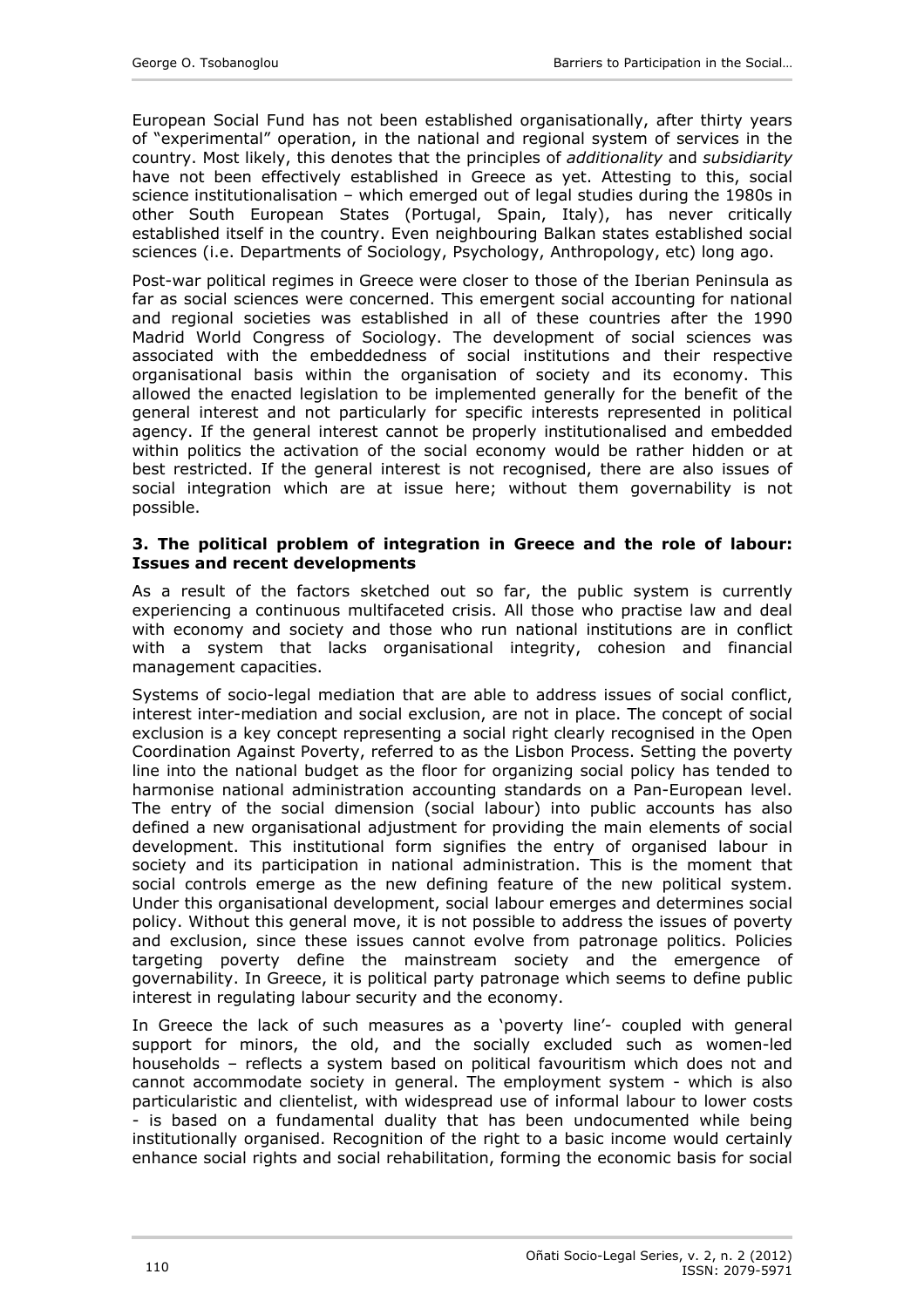<span id="page-7-0"></span>inclusion. Currently over half a million Greeks have no income support of any kind as a result of the current crisis.

## **4. Aspects of the Greek political system**

Occupying the lacuna between the state and the "excluded" part of civil society, the regime of political patronage, a dominant relation of the citizen and the administration, is a regime of a moral nature; that is, a regime that is based on a moral patronage economy (Arlacchi 1983). Under this regime, the very notion of employment is considered as part of clientelist relations, permeating all levels of access to public institutions. In a very basic way, information is the issue for it is highly controlled, produced and disseminated by those in clientelist and professional control. The oversized legal profession, defining itself as social functionaries mediating between state and society, controls the basic information requirements of the population regarding socio-administrative issues such as social security, employment, and taxation, (Tsobanoglou 2000; 2001a). Past attempts by the Greek administration to introduce systems of social control into the administration (Law 1735/86) were reduced to failure. As a result, the system of citizenship identification remains weak and largely problematic. A person may have multiple identification codes representing different economic, social security or work relations. The citizens' relation with the state is not based on a general unique social integration relationship. For instance, a citizen's financial (tax) identification is separate from that of his/her medical insurance, while their relationship to work also bears other professional identification codes, leading to the situation in which a physical person bears multiple identification codes depending on the type of exchanges in which he participates. As the social is not assembled and organised, work, health, and economic consumption are treated as separate things and not as unified relationships. This multiplicity of identities, which are not assembled as the "social" security of labour, indicate that the general integration process appears as a political chimera.

The lack of the field of sociology in general, as the science of social integration bridging the relationship between society and state, provides evidence of a unique system that is pre-social. Although there are calls the constitution of such a field, so far the state has been unable to establish in the main two Universities (i.e. the National Kapodistrian University of Athens and the Aristotelian University of Thessaloniki) Departments of Sociology, Criminology, Demography or Human Geography.

The labour market is structured as a bifurcated system of labour whereby employment is secure only in one sector (public), while in the other sector (private sector) has been controlled, in a manner that maintains political security, by a precarious system of labour security, associated with a separate health system in the private sector and the National Health System.

This lack of a unified and national labour system does not allow for the formation of a national system of employment qualifications, which might overcome the nepotism based on the political (party) patronage system. This division has been maintained by the politico-administrative labour regime in place, under the extraordinary political situation that emerged after WWII and the Civil War that followed it.

The atypical operation of social economy enterprises and the lack of a national qualification system, to allow the matching of skills with jobs (Copenhagen and Bologna Processes), are coupled with atrophied regional employment markets. This leads to the hidden social economy of a fragmented private labour market being regulated separately from the secure public employment sphere. We will try to map out this rather anachronistic system of political order for labour that discriminates between and divides workers in Greece.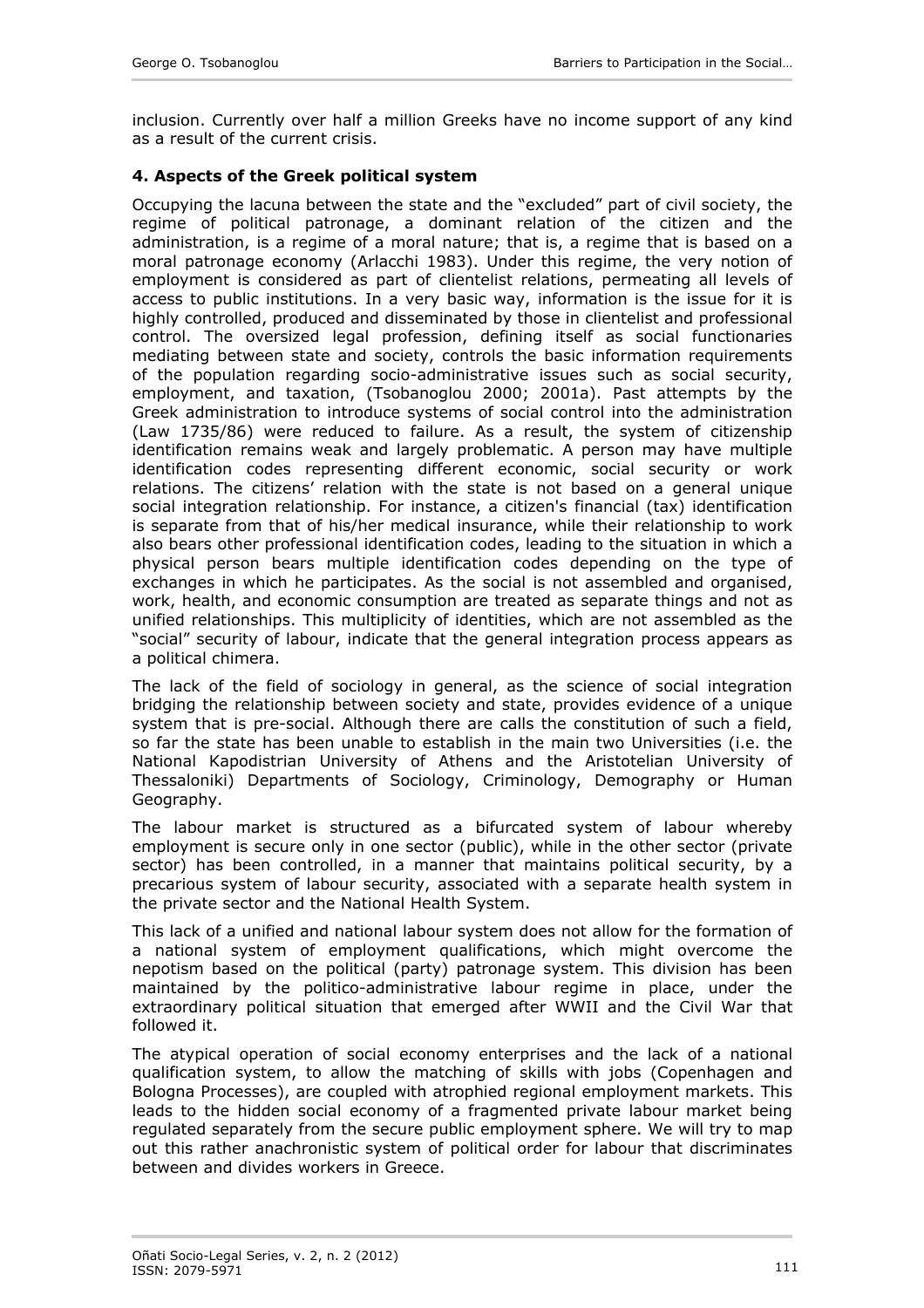The Greek system of labour organization has been founded upon a basic division between the private industrial and service labour sphere managed by the Public Employment Service, a largely precarious wage labour regime, and the public salaried labour sphere which is not a 'market' based employment but a "politically" secured employment. While the latter entails the appointment of white collar workers, the relation of skills and occupations is not organizationally based on a "division of labour." Those benefiting from the political patronage system enjoyed sheltered salaried employment, including not only a secure wage year round, unlike the wage form in the private sector, but also the many benefits made possible by the politics of patronage The privileged in the public sector enjoyed stability and general immunity, as the party controls could absolve any economic wrongdoing, since evidence is usually compromised for political reasons. Justice is to a large extent political party justice when it comes to issues of control of work positions. Similarly, the allocation of jobs under this system has been very idiosyncratic, as it was based on personal whims with very little reference to objective criteria of human resources or qualifications. Such positions were often 'created' by special arrangement to accommodate those in power and their supporters. There has been a kind of tacit agreement to allocate to major political parties positions benefiting from the stable wage security and guaranteed pension, to allow many political agents a safe and secure political and economic environment sheltered from the perils of the private labour market.

On the other hand, in the private sector the wage relation was hardly established firmly as the system – established in 1938 by the Metaxas Fascist Dictatorship has been defined by the separation of labour security benefits (health, pension) from the wage form itself. These benefits are represented in the form of daily workstamps and bear monetary value. Hence, they are bought and sold from a state bank. This separation technically renders such labour informal or black as employers' social security contributions are not given together with the wage to the worker. Workers buy those work security stamps independently of having worked themselves for them. They simply need to fill in the required numbers in their work book for their pension. The emerging non-correspondence between work-days and their social security contributions represents a unique social engineering phenomenon. A public work system that develops negative asymmetries for workers as it leads to their loss of security and subsequent informality asking them to buy the necessary daily work stamps additionally in order to get the required stamps for the pension.

Of course, it is illegal not to match the days worked with their corresponding stamps. The labour inspectorate is supposed to enforce this match. But alas! This relationship has been fluctuating, corresponding to the vagaries of the economic system. We have now reached a situation whereby some employers provide workers only with their social security stamps without any wage, depending on how precarious their bargaining power is; i.e. women, youth, migrants. Under normal circumstances, there are 25 social security stamps for a full monthly coverage. However, these stamps vary depending on the type of job, circumstance, or organization, as employees can be provided with any number of social security stamps by the employer, depending on the conditions and the situation of the enterprise.

For the most unprotected, such as migrants, youth or women, the situation is adjusted accordingly. However, the provision of such monetized social security coupons, which are separate from work itself, represent a unique mediation, subjecting the work relationship to the employers' decision. The worker requires 10,000 days of work certified in his/her work book to receive a full pension.

At present, 50 social security stamps is the minimum requirement to have access to national medical services. The Social Security Foundation (IKA: Idryma Koinonikis Asfalisis) also has its own properties that are rented out in order to generate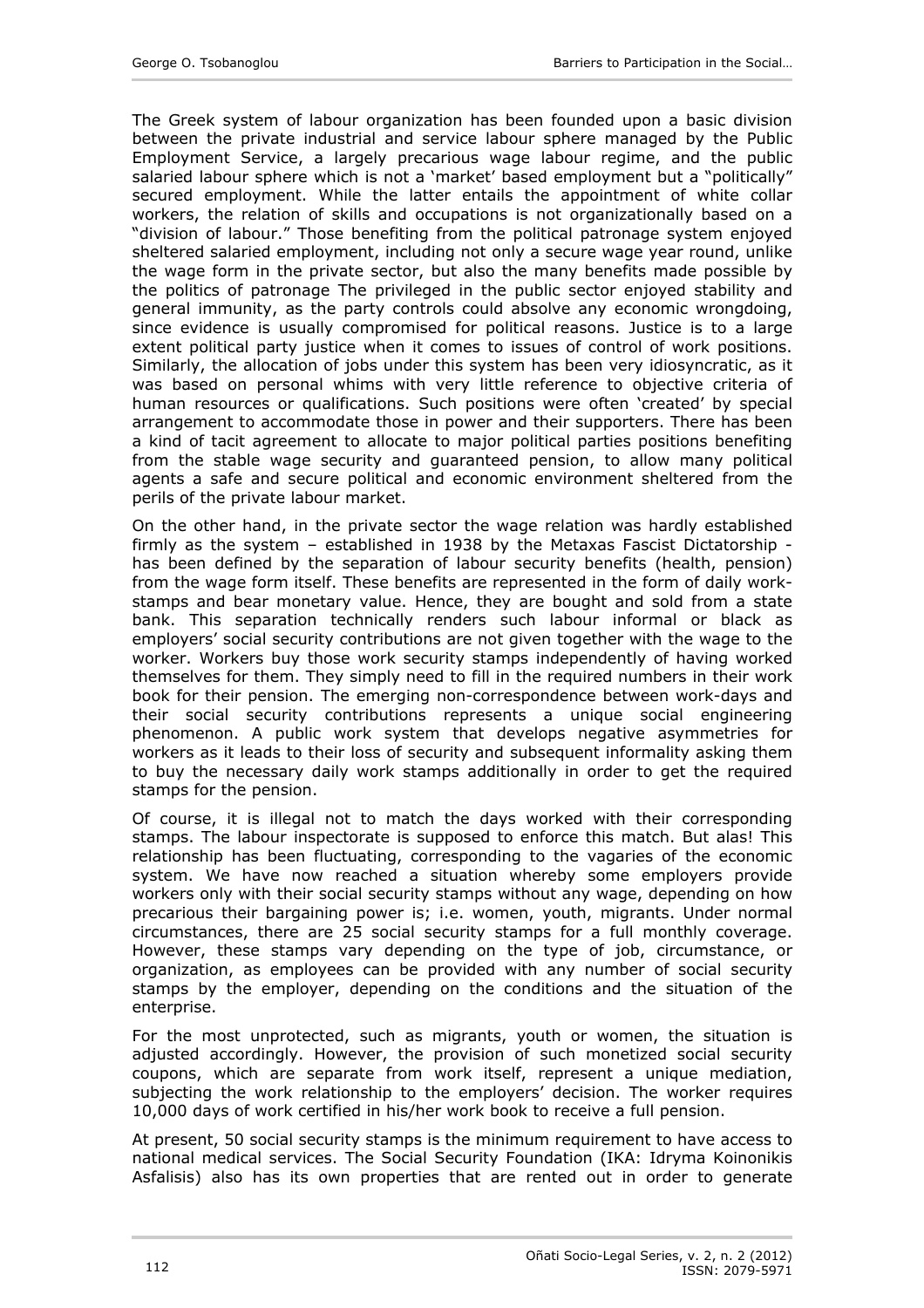revenues for the social security system. Employment in the private sector tends to be haphazard, discontinuous and seasonal. Further divisions in the labour market can be identified in the vocational training system. While tourist sector workers are under the jurisdiction of this training system, their training and general occupational profile management is under the Department of Tourism. These sectors do not cooperate sufficiently resulting in fragmentation and insufficient supply of vocational training, and hence low skills.

This separation of work itself from its social security (health) aspect intensifies the separation of capital from labour allowing their relationship to become 'mediated' by those who 'profit' from the meanderings of this indirect and rather arbitrary relationship. Besides the strength of political agencies that fill in this gap between work and its security, there is also another victim. That is the general relationship between labour and capital which is further distanced. The gap allows a "market" for needs in health and training to emerge. This private market obfuscates inflation measurement and blocks the work process, as the reproduction of labour power requires provision for social security, health and training. Thus, these essentials for the reproduction of labour appear not only as separate forms and antithetical to development as costs, but also as new markets. The lack of any administrative standards outside the privileged clientelist "public" domain leaves the poor and the unemployed to either philanthropy or family care.

This development clearly increases the overall cost of labour and blocks any attempt to account for social security. The precariousness of this relationship is due to the lack of social policy at a national level which defines political and territorial divisions. The separation between a private for-profit labour system, without "social" reproduction provisions, and the public system, which has been secured politically, has been one basic reason for the lack of general social integration and its subsequent organizational effects in Greece.

In post war Greece, the labour scene was defined and continues to be defined by a politically determined employment system. Those favoured politically were chosen by a system of true *occupational prescription* which excluded those on the wrong political side. This occupational structure has been iron clad and defines the private sector of labour and business as separate from the public haven of state favours and security. It was detrimental to a social development perspective and different from the other processes in post war Europe. The welfare states which emerged in post war Europe were full employment regimes where the cost of labour included the costs of unemployment security, health and safety, vocational training, pensions and facilities of collective consumption such as transport, culture, education. As a result, a local government apparatus was established to facilitate primary care and social rights, as general welfare rights were part of a general provision of *economic citizenship*. The 'separate development" of labour in the Greek case did not allow a national economy and welfare system to emerge as in other post authoritarian regimes in Europe.

It was only in the 2010 local elections that local government was given legal powers to act locally yet without providing financial instruments and associated controls to replace traditional state provisions. Similarly, the first National Primary Health Care System started its operation in 2012. The Labour Ministry is responsible solely for the private labour sector, via the Public Employment Service (PES) or the Organismos Apasholisis Ergatikou Dynamikou (OAED). The OAED is mistakenly taken to be the National Public Employment Service on par with other Public Employment Service organizations in Europe. There is a novel difference in that the OAED has very little role in general public employment, i.e. for employment in the public sector, and literally very little to do when it comes to employment for services in the health, educational and local government sectors and indeed any sector in which university graduates find employment. Similarly, the IKA is concerned with only private sector social security and hence operates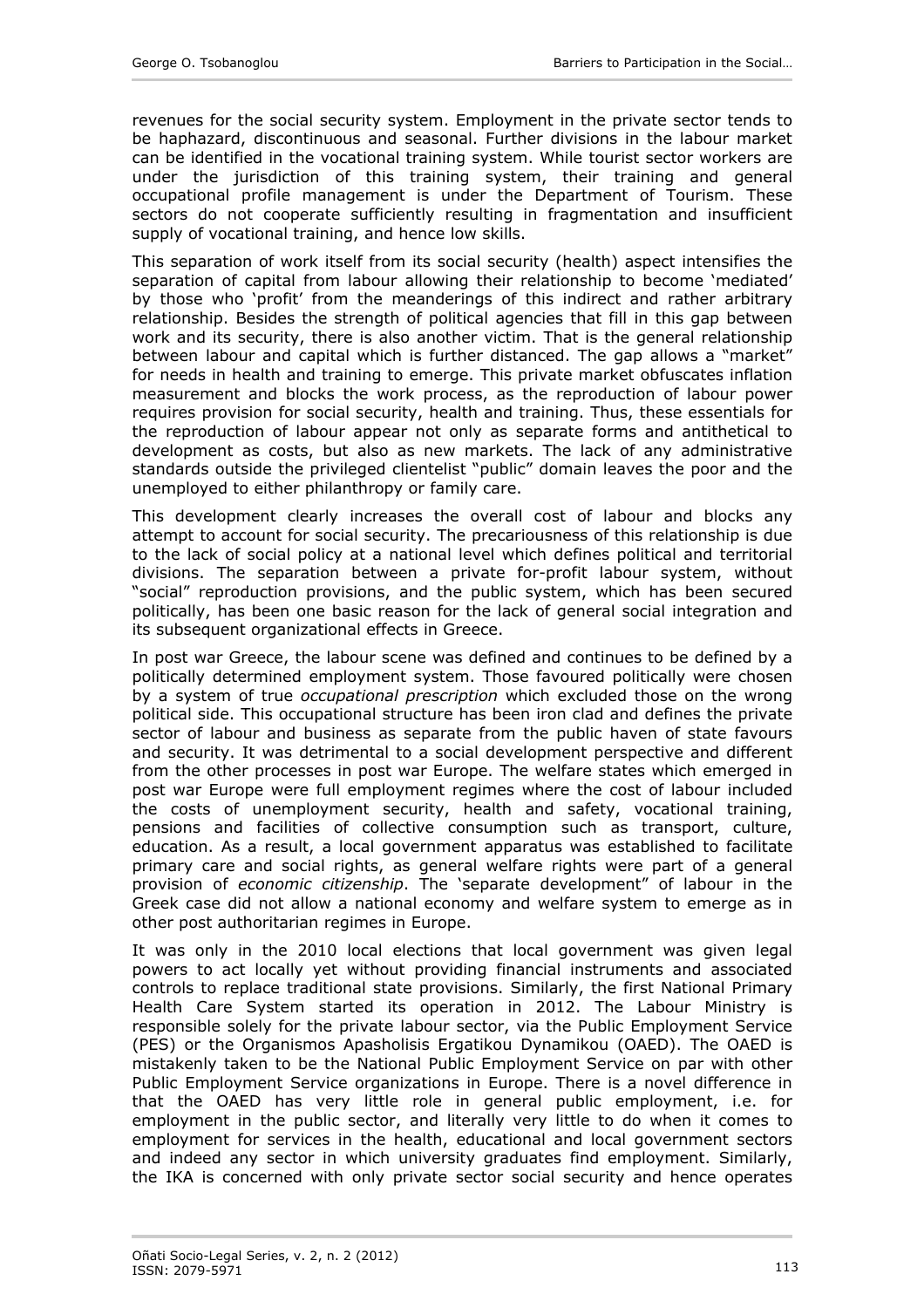parallel to the OAED. The IKA has its own doctors (7,500 in number) that are free to have their private practice in the afternoons while they work as IKA state appointed doctors in the mornings. This has been in practice the only primary health care system available till now, albeit only to private sector workers. This private sector system has some hospitals but they are very few as the hospitals used are those in the National Health System (ESY: Ethniko Systima Ygeias). Hospitals belong to the National Health System and do not have any connection with the IKA private labour market health system which is run by the Ministry of Labour, along with the OAED Employment Agency. Social security contributions go to IKA but are also used to provide funds to OAED in order to run the National Employment Centres and deliver welfare benefits and subsidies to business for jobs. These also include training, rehabilitation, placement of all categories of labour, minorities, women, youth, the handicapped and the long –term unemployed. The OAED's reports on unemployment rates refer only to the private sector situation, as salaried employment in the public sector and in public services, including the health system (hospitals), community centres, local government, the education system and social services, are in the general public salaried system.

Of course, the very organizational form of this labour system bears a weak relationship to vocational training. Vocational training requires a stable labour process and a wage form including health care and training as part of the wage relation. The precarious private labour form does not allow for any comprehensive training to take place as this labour process is not a proper basis for services of collective consumption, i.e. education, health, transport services. The two tier system under which the privileged sector of public/state employment has employment and social security in a salaried labour form, while the private employment sector does not carry the state powers of constitution of regular work. The unity of work and its security is essential for the constitution of the labour process leads to a national imbalance in the national economy. In the private sector work is precarious due to the fact that the state does not guarantee social rights in the work place giving room also to the seasonality of the process and a high level of informal work. As a result of this the state loses billions in unpaid social security contributions annually. This resulted in the mass migration exodus that took place during the late 1950s (to Australia, Sweden, Canada, the US) the 1960s (to Germany, Belgium) (Tsobanoglou 2011) and currently (Lambrianidis 2011).

This regime of separate development was never formally recorded or defined as in other countries leading to their ostracization by the international community. The renewal of a patronage regime to maintain its power in Greece was essential for the political organization of this system of political labour controls. The resulting 'economy' was kept afloat thanks to the invisible receipts from Greek owned and managed international shipping, international tourism, immigrants' remittances etc. while maintaining a strategic non- communication between its "Public" and "Private" domains for labour. To begin with, mobility has not been possible, as work and professions have been controlled and regulated by the political patronage system. This in effect controls the field of science and education as it becomes applied into the economy. Both the polity and its economy are one in the "public" sector, defining the economy in a personal and familial way. Thus, professions cannot organize the national level of knowledge and define markets in a knowledge based manner. Both the global and the regional dimension cannot be articulated leading to conditions in the local division of labour which are low skilled labour, as patronage defines the skill-content and job design. Political forces define a closed system serving an international labour market as a low skills labour reserve (Tsobanoglou 2011), but itself is not able to define the same rights for all.

labour is really defined under a regime of precariousness and an absence of social welfare or security systems. Family supports have been provided in fragmentary manner by various organizations but are provided under a National Plan (Law 3868/2010) for the integration of the social care units under the Ministry of Health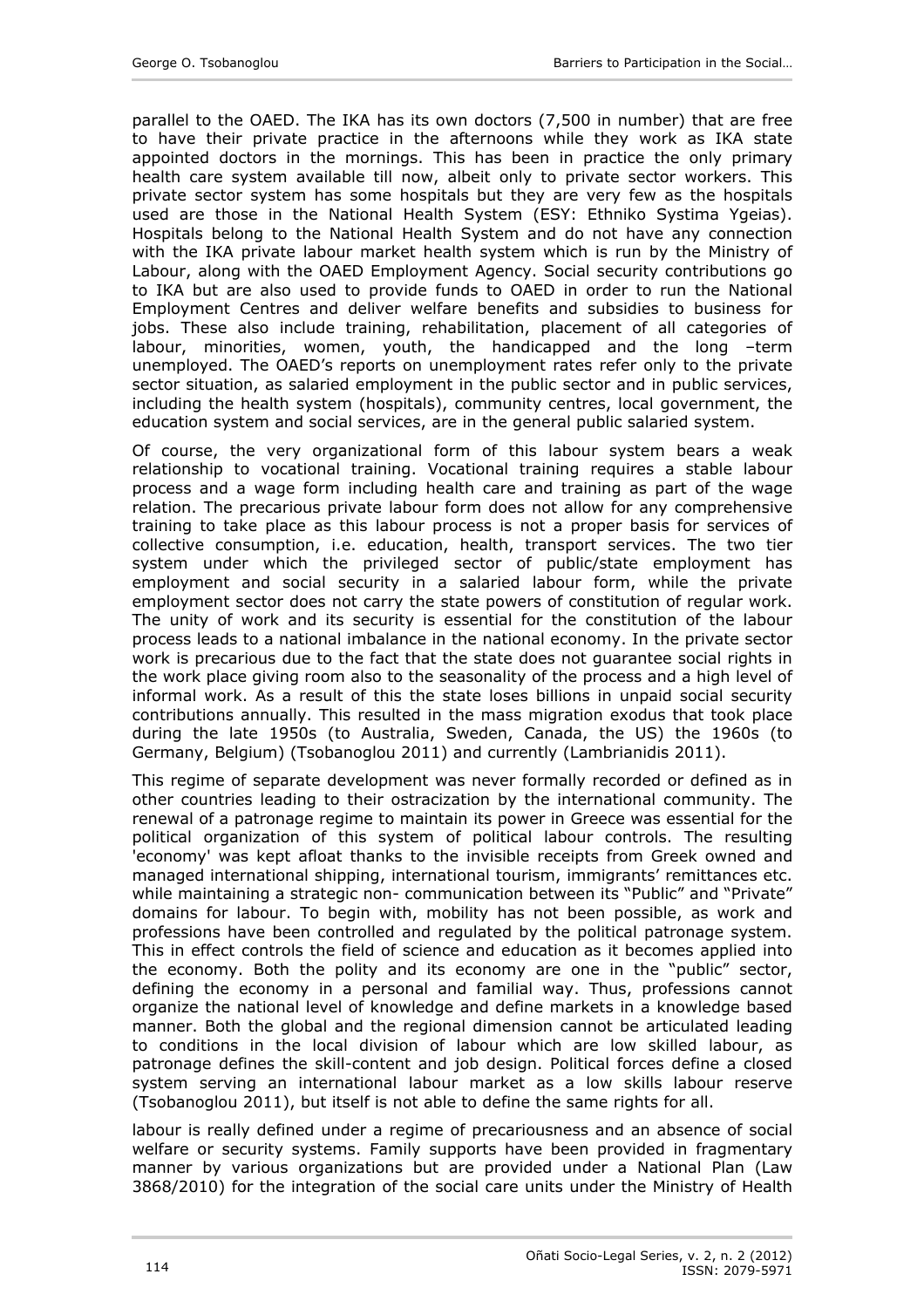<span id="page-11-0"></span>and Social Solidarity. The aim is to have in each Administrative Region one organization for the Care of People with Disabilities and one for the care of the Child and the Family. The 73 Public Organizations for the Protection of the Disabled will come to form one general organization nationally with one in each of the 13 Regional Authorities. The 19 Public Agencies for Child Protection will be integrated into 9 Public Agencies under one general organization. This is an ongoing process.

Thirty years of Social Fund applications have left very weak evidence that a new social care system has been put in place. A notable and defining characteristic of the system has been the weak qualification structure as strong political interventions were put in place to retard the establishment of a national qualification system. Social administration with welfare indicators has not been put in place leaving other organizations like the church to play a welfare role.

Having described the labour organization environment in a general way, we will turn now to the field of social economy and attempt to describe the problems of organizing this field.

### **5. Recent changes in the labour front and a new law on social economy**

Recent attempts to legislate the operation of social economy enterprises appeared to be a response to EU institutional pressure, while the current legislation for regulating such enterprises (i.e. Foundations) dates back to Compulsory Law 2039 of 1939. The difficulties in recognising and regulating the Social Economy sector seem to emanate from the organisation of the overall employment security system in the country. Social controls in society are realised by "regulating" the occupational categories, the professional groups, and the general accounting infrastructure that defines basic income, taxation categories, and other professional groups. By licensing their activity and the basic control of work qualifications they regulate social employment categories (Tsobanoglou 2004). In fact, the issue of professional mobility is very important in defining the process of work and political and social empowerment. The lack of a comprehensive system of nationally registered occupations, with their subsequent skill and professional development requirements, for example a very clear separation between mental and manual work, a clear process defined in terms of a pay scale, conditions of work, work remuneration and systems of evaluation and control pertinent to knowledge-based work, indicate that social mobility is certainly not defined by the work process itself since this process is controlled politically by the patronage system (Mavrokordatos 1997).

While this is the case with the state institutions, private institutions appear to act outside any formal control channels since the distance of the nominal and formal in law from the effective and the practical is rather considerable. This refers to the actual conditions in the private sphere but also the public as evidenced in the national track record on transparency. The legal regime is part of the public space, the space of the citizens. Outside public organisations, informal and atypical forms rule, for there is very little support in social emergency cases such as unemployment, social security and access to alternative means of dispute resolution. The absence of a recognised Third Sector to mediate between the public and the private also weakens the bargaining position of the citizens, as the administration habitually turns simple procedural cases into litigation issues thus loading "welfare" administration issues into the juridical process. This special situation may be one of the leading causes of the overload in the justice system. Many social administration issues are embedded in the civil administration process. From that point onwards, it is money and time that determines the outcome. (There is no practical legal aid as in other European legal environments).

The weak organisational development of the economy and polity is best exemplified in the weak professional qualification regime that leaves labour as the Achilles heel of the state and civil society. In effect the role of law in the operability of civil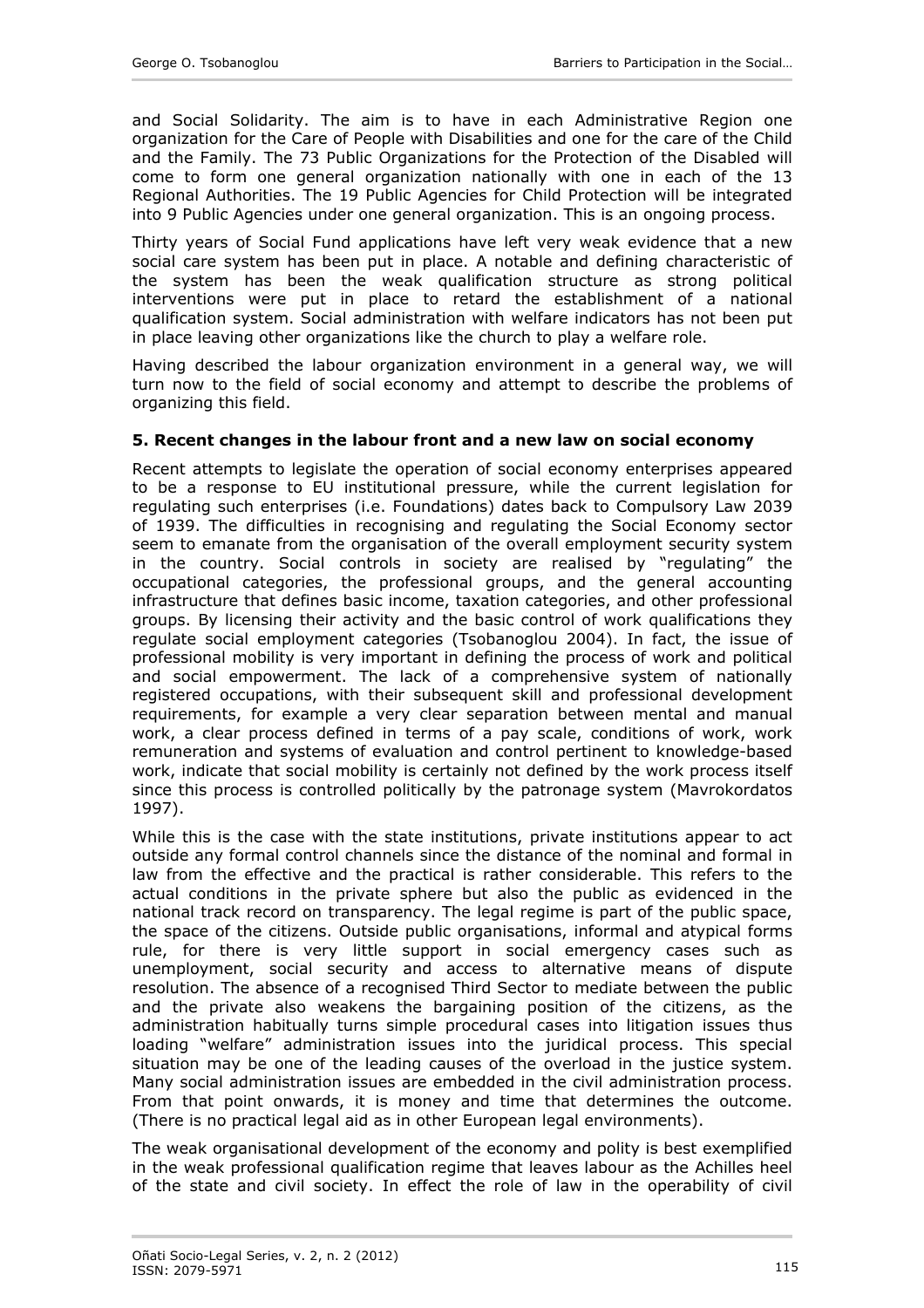society and its economy - i.e. the very constitution of the "circulation" sphere, the contracts and transactions - leaves out certain key issues.

The practice of law and the administration of justice, its distribution aspects and its equity formation are a "problem" currently recognised in the country. It is not clearly understood by the ruling elites that further institutional participation in the EU decision-making structures requires a full scale recognition that a) modern "governance" structures are embedded on organisational sites based upon the role of law in the "socio-economic" sphere (the basis of the circulation and distribution of goods and services), b) of the need to establish a qualification regime and systems to regulate professions and professional standards and c) of the need to regulate work and employment security for all.

Institutions which empower citizens, establishing the relationship between the citizen and the administration, in order to realize mechanisms of accountability and "accounting" as social audit are much in need. In a country with almost half the working population self-employed, accountability remains very frail. Similarly legality is distant in practice lacking a system of enforcement and penal sanctions. The administration therefore is weak since the system of rights and functions is uncharted, leaving democratic accountability suspended in mid-air. The weak system of enforcement and the lack of criminological orientation are coupled with the lack of understanding of the socio-legal issues involved in the production of law and its practice. The interaction between the legal and the social system in Greece is practically un-documented. Laws are produced in a number of forms with those of the presidential decree type being the majority (Tsobanoglou 2001b). They are produced without effective communication and coordination with the field at which they aim. They seem to represent general laws, requiring interpretative circulars in order to guide their application. The weak professional development in civil society leaves to those decrees the aim to "regulate", as in the nineteenth century, whereby doctors were directed on how to practice surgery etc. Regulating professional practices is an important part of regulation in modern times but this mediation is not an imposition on scientific grounds and is being done in consultation with those involved. Regulation presupposes the organization of scientific knowledge through the formation of professional bodies. There is a fine line between those two levels of authority, the political and scientific having their respective divisions of labour. In the Greek case political authority seems to be unable to recognize scientific developments in the order of population fields (demography, sociology, statistics) and of territory (geography) (Tsobanoglou 2004).

The lack of enforcement in Greek workplaces of the E.U. regulatory statutes regarding health and safety at work represents a complex issue for the researcher of citizenship issues in the country. If such basic rights are not observed because of the lack of systems of monitoring and enforcement, then other equally important social citizenship rights regarding social benefits and public goods may also not be in place. The effective empowerment of the citizen will inevitably create a new pole of attention, a point that will be a social reference for the politics of the citizen.

There are population categories that are excluded and therefore may claim to be recognized as social victims giving rise to social crime such as drug-related crime, undocumented and documented immigrants, unemployed youth, children and the "poor". These large social population categories are not "protected" according to established minimal standards in the EU. While the institution of the poverty line in the national budget is not fully established under present conditions it is unlikely that the present "welfare" system will allow for steady and permanent standards of a social nature to be put in place. The "social" to be assembled on a civics foundation, i.e. transforming the ecclesiastical part of it which is considerable, requires a continuous stable process that is nothing but the citizen constituted as a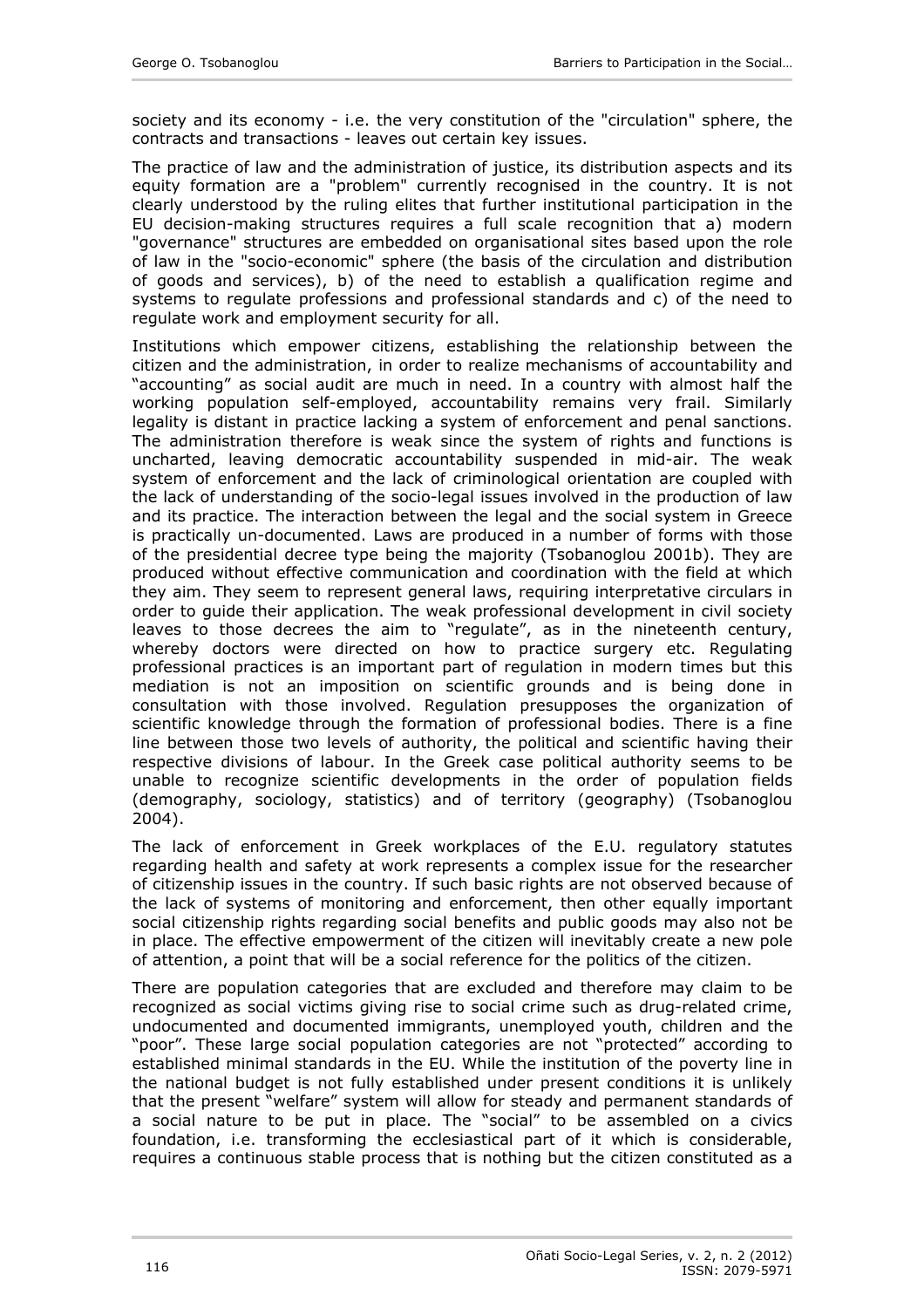human resource. The condition of this social category varies according to life and work conditions.

The poverty relationship cannot be seen as part of a philanthropic action but as part of social redistribution under a system of equal opportunities. As such the Poverty Line as part of economic-cum social policy and the basic income provisions define the nature of the system that constitutes them. In Greece a basic anti-poverty policy bearing such instruments as the Poverty Line and the Basic Income along with a universal social protection regime for elders should become part of Social Policy. The ever present private nature of security and the general trade of needs, leaves much room for philanthropy and ad hoc state policies directed towards specific groups favoured by the state. Anti-Poverty ought to be seen as policy as the general floor to establish employability and work security to be embedded in the administration. As a result of this myriad of categories, seemingly differing, need to be classified in a labour taxonomy based on a universal equivalence system that unites all based on unemployment security and a national qualification system.

The Scandinavian social democratic welfare regimes (Olsen 1987) and increasingly the European Union have been basing European Citizenship upon the concept of "active citizenship". This institution requires strong national solidarity and a culture of openness in the relations between the administration and the population. It also requires strong workers' solidarity and a strong sense of tripartite cohesion when decisions need to be taken.

Inclusion means the possibility of insertion into the wage relationship, of unemployment insurance and a benefit system for children in the family. However, the limited space occupied by such a system of state corporate organizations, whereby such relations have been formed, such as in public and local utilities (energy, water, environmental), leaves considerable space in the field of communal reproduction to take the form of "private" trade of basic human needs such as security, food, and health. That is being expressed in an informal and therefore "non-evident" manner. This reality constitutes the field to which the Social Economy is embedded. For Greece community supports due to the lacking "welfare' institutions needs to be based on social economy organizations. The Third Sector needs to be recognized and organized impartially. In Greece, for example, such a concept is not recognized at present due to current organizational environments, as sketched in this paper, but it must be constituted as such. The social science community must recognize the issues surrounding its unearthing and proper institutional recognition.

Weak social protection institutions for sectors of the population in crisis such as youth, women, handicapped, the long-term unemployed and immigrants, denote that the cost of unemployment insurance and social benefits are next to nothing as they are channelled informally to the individual citizens, therefore it is the individual family that will bear the cost of crime, poverty, sickness, education. Poverty and welfare are hand in glove with social protection and generalized employment and training. Police administrations have historically constituted the state institutions that regulate the poor using prevention and information or detection as acts of social governance.

In the Greek case responsibility for the Social Economy is dispersed, and so are the costs, which thus appear as miniscule and therefore negligible. Responsibility is therefore spread over a very wide area and becomes phantom. It is very difficult to prove when the infrastructure for statistics is insufficiently developed and very restricted even among state institutions. Modern social welfare administration through the social inclusion, via health and social security, establish support systems and define the new parameters of Social Economy.

To this day, Greece has failed to develop the social protection space of which the Social Economy would be an organised part. The conflicts of interest between Public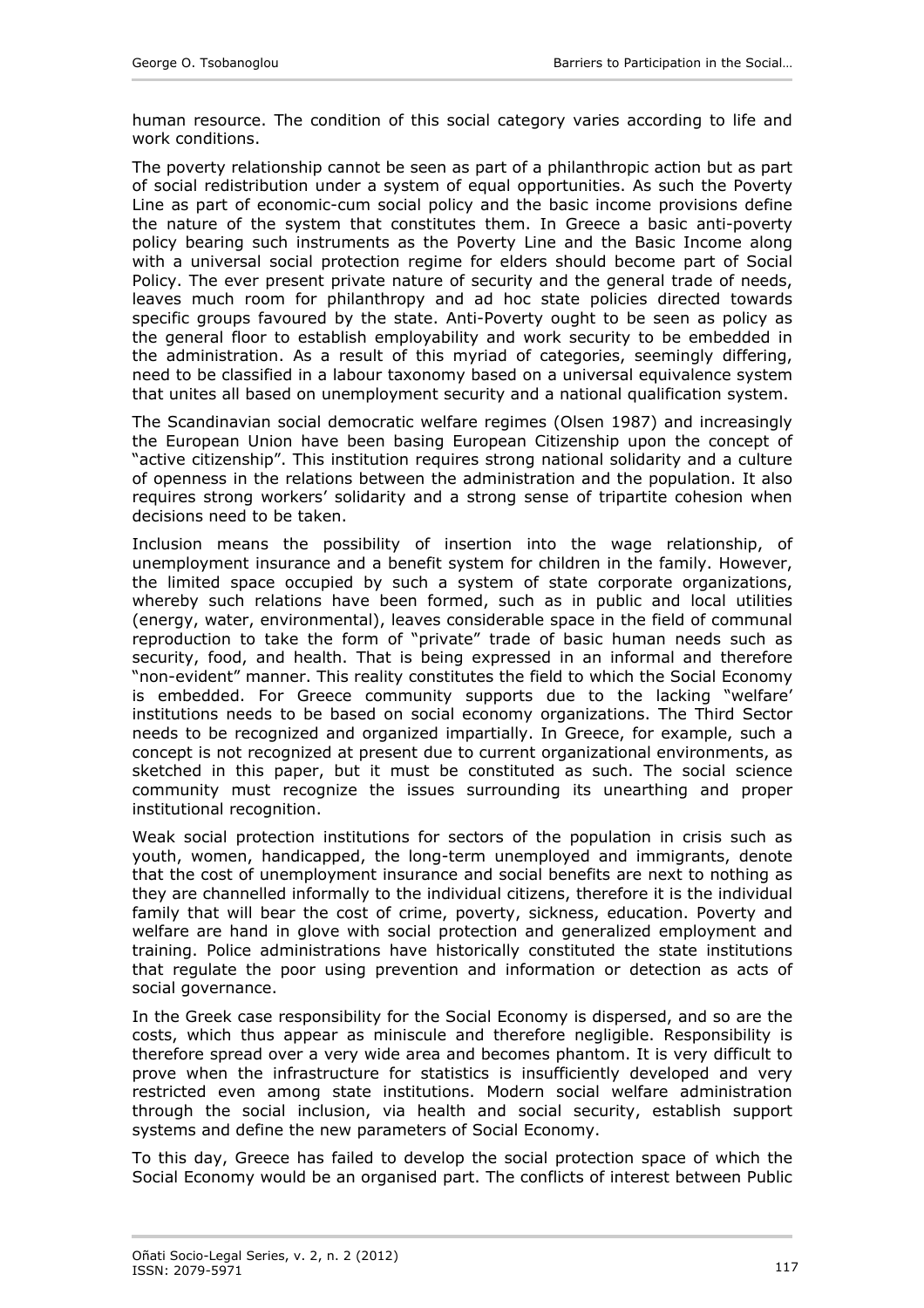<span id="page-14-0"></span>and Private Rights and Functions among social actors set in jeopardy the social space for the social reproduction of labour in society unable to see the importance of the general interest, not for profit institutions for social development to be sustainable.

The subsequent influx of labour from the neighbouring countries, largely undocumented, resulted in a drastic disturbance in this post war regime, while the new relationship with the EU - i.e. the entry into the EMU - was detrimental to the destruction of the public system of accounting. Like the gold bullion from the Americas in the  $15<sup>th</sup>$  Century, the EU finance system had a devastating impact on the public system of accounting in Greece. While double entry booking was introduced in the private sector upon Greece's entry into the EU in 1981, public accounts were left outside this regime of controls. With the entry of the country into the EMU, this organizational development is still pending. Political interventions could not have gone unnoticed, had this system been in place. The system of 'Cross Subsidization' (Stavroeideis Epidotiseis in Greek) in the public accounts obfuscates public interest as private for profit relations. Nevertheless it is apparent that this practice has similarities with the system of Mutual Debt Accounts (Allilohrei Logariasmoi in Greek) registered in social security organizations, i.e. between the OAED and IKA and of course between central government and local government organizations. The decisions regarding public accounts for the organization of labour (employment, security) is the prerogative of the political administration at all times. As a result, civil administration has not been able to act positively in adding and subtracting costs and expenditures when it comes to public (central and local) organisations. Considering the individual costs of the security for labour in enterprises, along with the other business requirements, the absence of a general social security system for all, gives to the outside observer a clear picture regarding the disorganised nature of this administrative system. The role of political agency is over-determinant here. This atrophy of civil administration expresses a main idiosyncrasy of the Greek political administration for labour largely left unaffected by EU social institutions. This is certainly a key area of research that deserves exploring.

### *5.1. Social economy deficiencies in Greece*

In Greece, voluntarism and solidarity ideals - added to philanthropy and the cooperative movement, were articulated in a historically specific manner; they were produced as forms of state policy and intervention, the dominant role of the Greek Orthodox Church and as grand contributions to the Nation on behalf of the "National Benefactors". It is accurate to admit that today's leading actors in the Greek Social Economy possess their own specific historical antecedents. Nevertheless, the well defined territory of Social Economy in Greece is admittedly a theoretical and political construction transposed from the experiences of the European Union political context. This is why the discussion about the Social Economy has yet to adjust to Greek historical, social and institutional specificities. Mapping the Social Economy is the task of principally Greek social research. Few trustworthy reports exist however, notwithstanding the fact that research on civil society and the volunteer sector is not well advanced.

Social studies depict an underdeveloped civil society, with weak structures and institutional expression in the Social Economy, its narrow social impact, nevertheless established in a rather positive environment, as far as values and the relative culture is concerned (Lyberaki and Paraskevopoulos 2002; Afouxenidis, Leontidou and Sklias 2003; Lambropoulos, Pouliou and Sirakoulis 2005; Sotiropoulos and Karamagioli 2006). Social research initiatives such as the aforementioned have pointed out the basic deficiencies on a political and institutional level, concerning the framework of labour market and employment, the culture of self-organization and voluntarism and the state of public administrative services in Greece.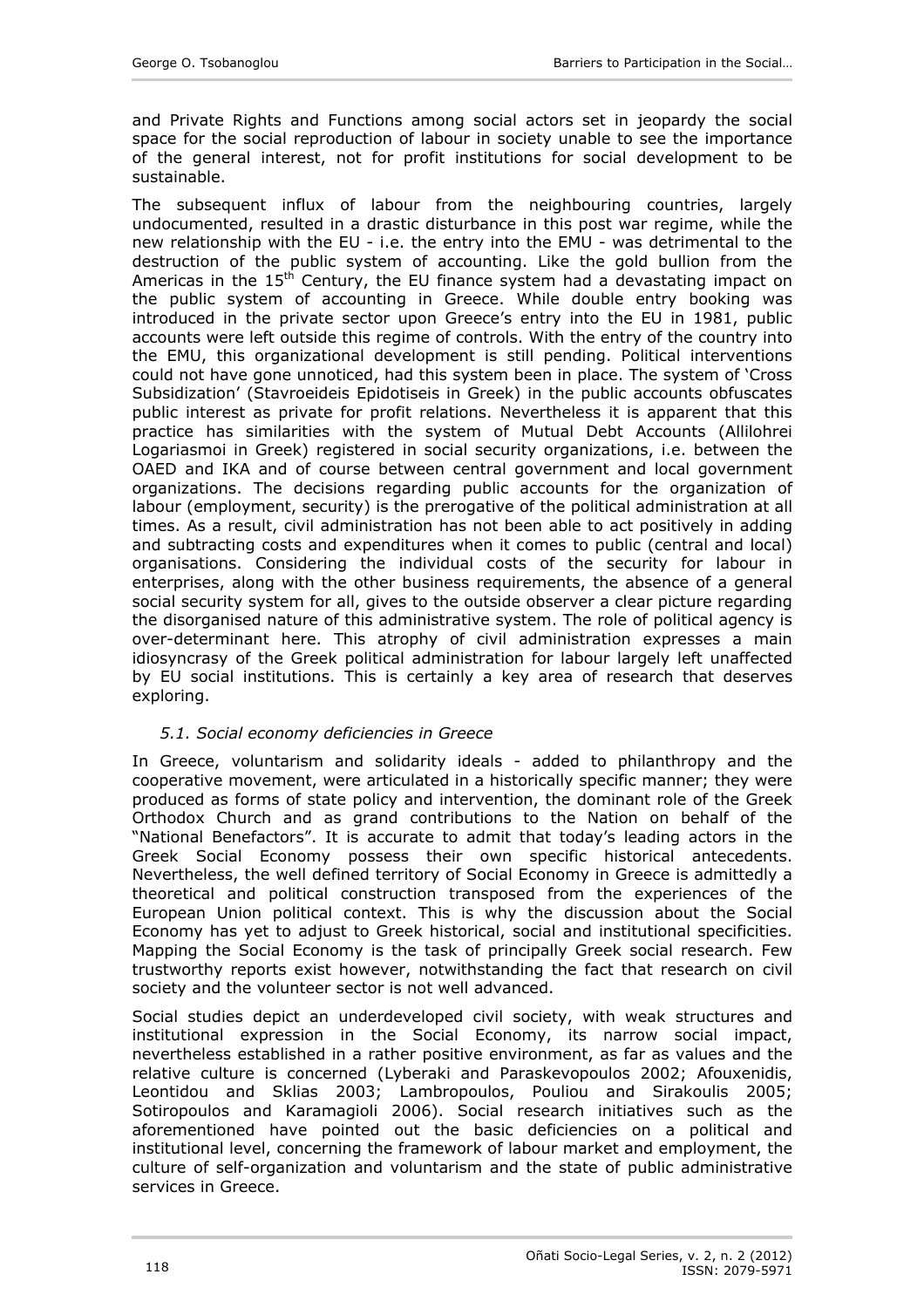<span id="page-15-0"></span>Social capital deficiencies - articulated as lack of trust in market exchange, high cost of money, central control and political intervention in the labour market - lack of up to date institutions concerning the administration of employment and social services, closed and protected circuits of professional milieus, in the public education system deficiencies pose great obstacles to the formation of a modern and liberal socio-economic sphere. Political intervention and the lack of a self organization and voluntarism culture incapacitate the democratic movement of representation in the market and economy sphere, which is the base for a viable formation of a Social Economy in Greece. These facts create, in turn, an obscure picture about the true volume and shape of the Greek labour market, the economic output and the visibility of social powers of a high added value.

### *5.2. The inner consistency of social economy in Greece*

Social Economy institutions are independent denoting that any decision making regarding their operation is determined by their administrative bodies with no external interference by the government, administration services or individuals or any kinds of representatives of the above. This fundamental provision could be compatible with the participation of government representatives in administrative boards to the extent that they would not constitute the majority or exert decisive control over the decisions (UN 2003, p. 19).

Social Economy institutions are non-compulsory denoting that anyone willing to participate is free to do so and that participation is not imposed by state law or any statutory regulation of any kind. Social Economy institutions in Greece are typically constructed organizations. This includes juridical entities and collectivities of a certain kind. Such collectivities should possess a certain degree of stable organizational basis and operation provided by law or administrative regulations which explicitly refer to their creation and operation (UN 2003, p. 18).

In Greek legislation only two juridical entities are provided: public and private entities. Public law juridical entities are constituted by formal law and are usually considered as non-profit, whereas private law juridical entities are founded by a private act in the form of a statutory document and are for-profit. Not-for-profitprivate legal entities are not provided for. One must mention the fact that currently in Greece the Cooperative Bank Sector is not protected by state guaranties as are the private banks.

A Greek peculiarity is that there are public law juridical entities operating on the basis of private law and private law entities which operate as public law concerns. Both categories constitute mixed law juridical entities. Examples of these are in the Medical and Legal Professions, in the Universities and in the Chambers of Commerce.

As described above, the provision of social services, in the areas of health, juridical protection, education creates a commercialization of basic 'social' needs. The state does not provide the parameters for the services of general interest on the basis of labour inclusion under a social policy framework. As this policy, which is understood under a general welfare system, in relying on a juridical system of distributed rights instead, the practice of these social services becomes "hybrid' and basically private and for-profit. Thus this privileged area for the practice of Social Economy, and of the operation of social enterprises is not recognized as such due to the weak development by the state of the social domain (Tsobanoglou 2008).

Social Economy institutions in Greece pose a fundamentally charitable statutory commitment towards the provision of goods and services to their members and the community. Although situated in the Ministry of Finance, the system of charities represents an unregulated area, which is largely undocumented. For social economy institutions that are active in the market any surplus distribution is not dependent on the members' invested capital but each member has a vote (CIRIEC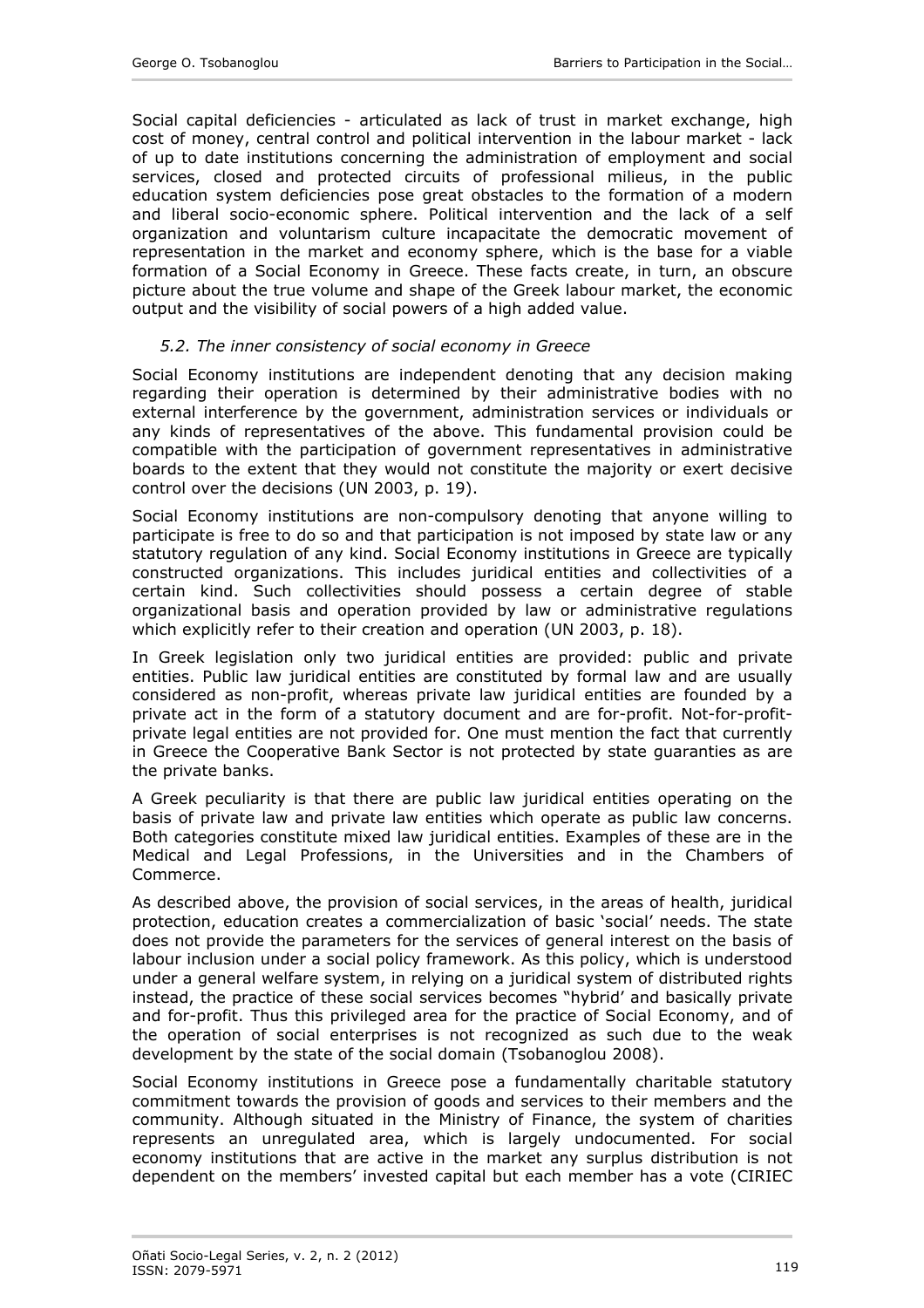2006). Regarding Social Economy institutions active in the non-market sector, providing for products and services at economically insignificant prices, non surplus or profit distribution is allowed to those founding, managing or financing them.

| <b>Entity</b>                                                             | Legislation                                                                      | <b>Registers kept at</b>                                                                                                                           |
|---------------------------------------------------------------------------|----------------------------------------------------------------------------------|----------------------------------------------------------------------------------------------------------------------------------------------------|
| ESA 95 S. 11 Non-<br><b>Financial Corporations</b>                        |                                                                                  |                                                                                                                                                    |
| Civil Cooperatives                                                        | Law 1667/1986<br>Law 2076/1992<br>Law 2166/1993<br>Law 2515/1997                 | Central Administration of<br>General<br>Commercial<br>Register<br>at Central<br><b>Chambers Union</b>                                              |
| Agricultural<br>Cooperatives<br>Agricultural<br><b>Cooperative Unions</b> | Law 921/1979<br>Law 2169/1993<br>Law 2181/1994<br>Law 2538/1997<br>Law 2810/2000 | Agricultural Cooperatives<br>Register<br>Country<br>at<br>Courts<br>Agricultural Cooperatives<br>Unions Register at City<br>Courts<br>"PASEGES"    |
| <b>Housing Cooperatives</b>                                               | PD 17/1984<br>PD 93/1987<br>PD 2/1988<br>PD 23/1990<br>PD 448/1991               | of<br>Ministry<br>Infrastructures<br>Administration<br>Local<br>Organizations<br><b>Country Courts</b>                                             |
| European<br>Cooperatives<br>European Cooperative<br>Companies             | ER 1435/2003                                                                     | Central Administration of<br>General<br>Commercial<br>Register<br>at<br>Central<br><b>Chambers Union</b>                                           |
| Women's Agricultural<br>Cooperatives                                      | Law 1541/1985                                                                    | Agricultural Cooperatives<br>Register<br>Country<br>at<br>Courts<br>Agricultural Cooperatives<br>Unions Register at City<br>Courts<br>"PASEGES"    |
| Limited<br>Liability<br>Cooperatives                                      | Law 1667/1986                                                                    | Agricultural Cooperatives<br>Register<br>at<br>Country<br>Courts<br>Agricultural Cooperatives<br>Unions<br>Register at City<br>Courts<br>"PASEGES" |
| Limited Liability Social<br>Cooperatives                                  | Law 1716/1999                                                                    | Liability<br>Limited<br>Social<br>Cooperatives Register at<br>Ministry of Health                                                                   |

| Table 1. Greek Social Economy Register |  |  |  |  |  |
|----------------------------------------|--|--|--|--|--|
|----------------------------------------|--|--|--|--|--|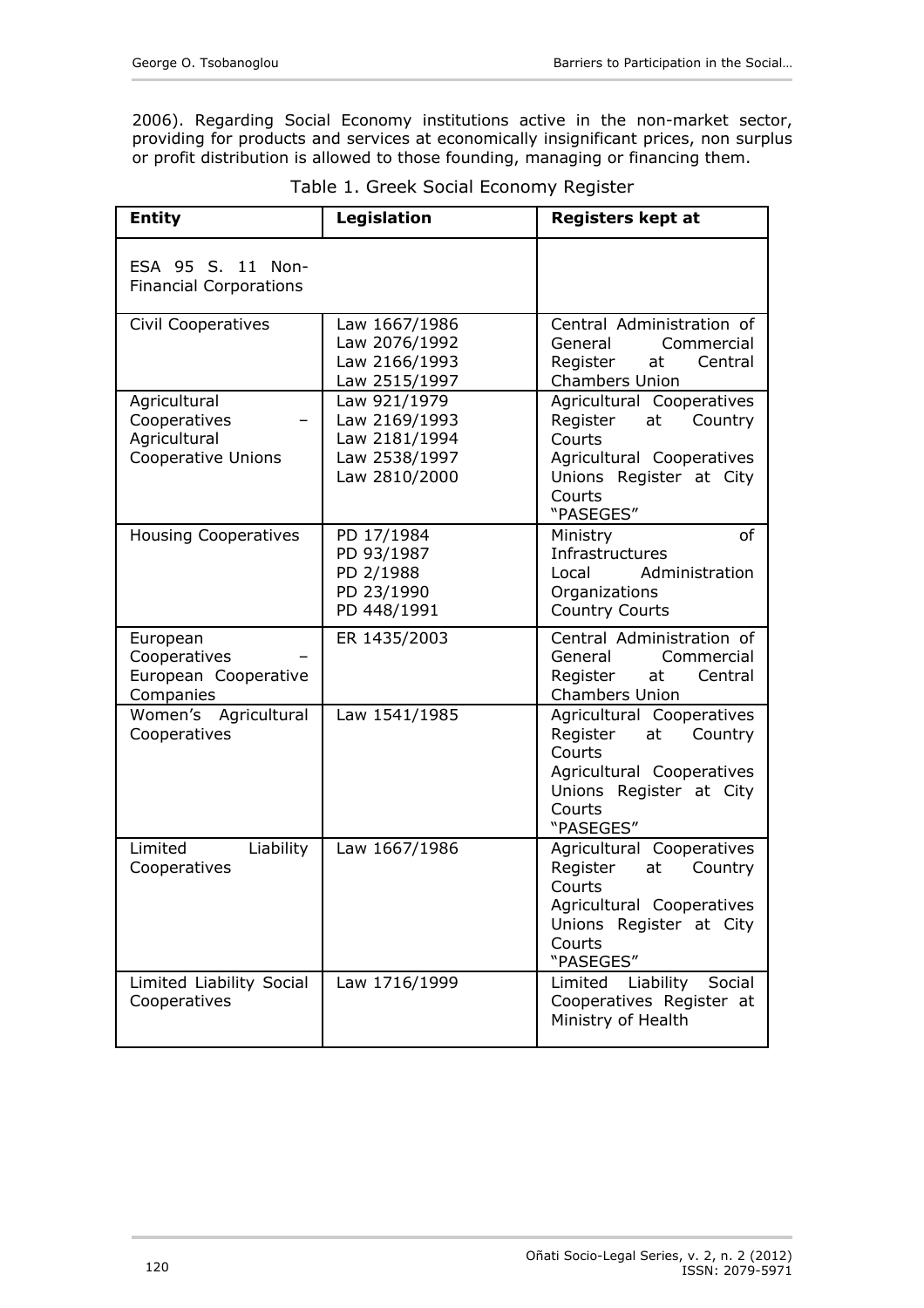| ESA 95 S.12 Financial<br>Corporations                        |                                                                                                                    |                                                                                                                                    |
|--------------------------------------------------------------|--------------------------------------------------------------------------------------------------------------------|------------------------------------------------------------------------------------------------------------------------------------|
| Cooperative Banks<br><b>Credit Cooperatives</b>              | Law 1667/1986<br>Law 2076/1992                                                                                     | Central Administration of<br>General<br>Commercial<br>Register<br>Central<br>at<br><b>Chambers Union</b><br>Central Bank of Greece |
| Professionals'<br><b>Insurance Funds</b>                     | Law 3039/2002                                                                                                      | Secretariat<br>of<br>General<br>Social<br>Insurance<br>at<br>Ministry of labour                                                    |
| Insurance Companies<br>Insurance<br>Mutual<br>Cooperatives   | Law 3557/2007<br>Law 3455/2006<br>Law 3487/2006<br>Law 2496/1997<br>Law 1569/1985<br>Law 400/1970<br>Law 2190/1920 | Companies<br>Insurance<br>Register at Ministry of<br>Development                                                                   |
| ESA S.15 Non-Profit<br>Institutions<br>Serving<br>Households |                                                                                                                    |                                                                                                                                    |
| Unions-<br><b>Athletic</b><br>Sports Clubs                   | Law 2858/2000                                                                                                      | Physical Exercise Offices<br>at Prefectures<br>General Secretariat<br>0f<br>Sports<br><b>Respective Federations</b>                |
| Athletic Federations<br>and Confederations                   | Law 2858/2000                                                                                                      | Physical Exercise Offices<br>at Prefectures<br>General Secretariat<br>0f<br>Sports<br>Respective<br>Confederations                 |
| Students' Unions                                             | Law 1566/1985                                                                                                      | <b>Country Courts</b><br>Higher<br>Education<br>Institutes                                                                         |
| <b>Local Youth Councils</b>                                  | Law 3443/2006                                                                                                      | Administration<br>Local<br>Organizations                                                                                           |
| Parents' Organizations                                       | Law 1566/1985                                                                                                      | Ministry of Education                                                                                                              |
| Forest<br><b>Hunting</b><br>and<br>Clubs                     | Law 177/1975                                                                                                       | <b>Country Courts</b>                                                                                                              |
| Charity<br><b>Unions</b><br>and<br>Clubs                     | Law 1111/1971                                                                                                      | <b>Country Courts</b><br>Ministry of Economy                                                                                       |
| <b>Trans-Vocational</b><br>Organizations                     | Law 2732/1999                                                                                                      | Ministry of Agriculture                                                                                                            |
| Non-Profit<br>Private<br>Foundations                         | Compulsory<br>Law2039/1939                                                                                         | Ministry of Economy                                                                                                                |
| <b>Fundraisers</b><br>Fundraising<br>Committees              | Law 5101/1931                                                                                                      | <b>Country Courts</b>                                                                                                              |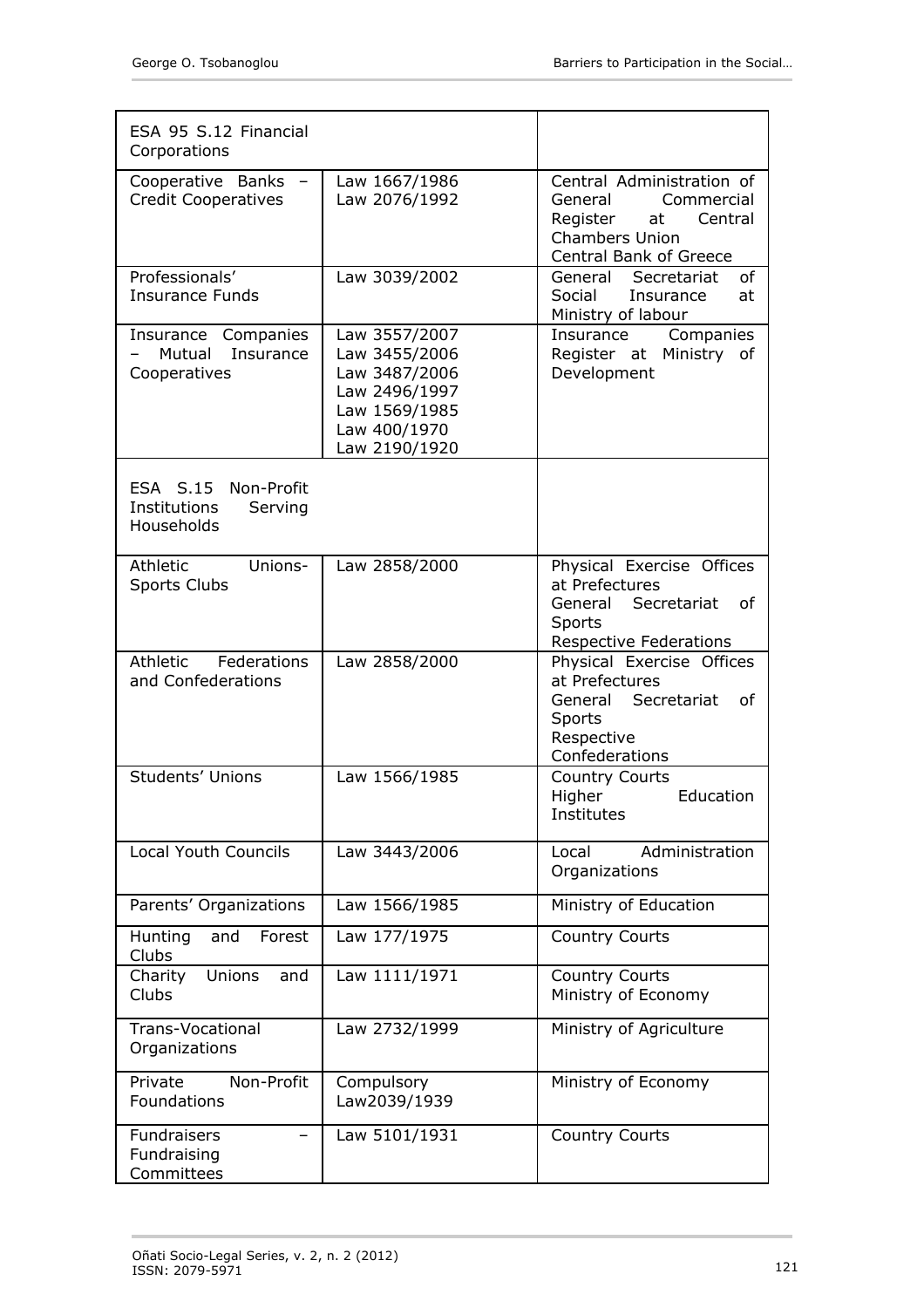<span id="page-18-0"></span>

| Non-Profit<br>Civil<br>Companies                                  | <b>GCC 741</b>                 | <b>Country Courts</b><br>National and Prefectural<br>Social Care Institutions<br>Register [Non-Profit]<br>Private Law<br>Legal<br>Entities] at Voluntarism<br>Certification<br>and<br>Department at Ministry of<br>Health<br>Non-Governmental<br>Organizations<br>with<br>Humanitarian<br>and<br>International<br>Activity<br>Register at Ministry of<br>Foreign Affairs |
|-------------------------------------------------------------------|--------------------------------|--------------------------------------------------------------------------------------------------------------------------------------------------------------------------------------------------------------------------------------------------------------------------------------------------------------------------------------------------------------------------|
| Economic<br>European<br><b>Interest Groupings</b>                 | PD 38/1992                     | Central Administration of<br>General<br>Commercial<br>Register at<br>Central<br><b>Chambers Union</b>                                                                                                                                                                                                                                                                    |
| Workers'<br><b>Unions</b><br>Workers<br>Councils<br>Labour Unions | Law 1264/1982<br>Law 1767/1988 | "GSEE"                                                                                                                                                                                                                                                                                                                                                                   |

Source: Nasioulas (2011, pp. 144-146).

### *5.3. Creating an accounting system for social economy organizations*

Greece does not have a general register for Social Economy Organizations, which includes all entities, whether they are legal entities or not, either required to pay taxes or are tax exempt. Similarly, there is no registry, recording all entities that receive special tax treatment. On the one hand, the existing General Commercial Register does not provide any of the above. The Law on Social Economy and of Social Enterprises (Sept. 2011) creates a special registry for Social Economy organizations, but specifies neither the type of organizations included nor the connection to the existing General Commercial Register (Nasioulas 2011, pp. 123- 137).

On the other hand, a register of non-profit organizations has already been in place in Greek Courts, but it is not digitalized and outdated. There is a Register of cooperatives, but there is no clear picture regarding the types of cooperatives in the rural sector as there are regular cooperatives, women's cooperatives and 'compulsory' cooperatives. Other cooperatives - such as the social co-operatives of limited liability (KoiSPE : Koinonikoi Synetairismoi Periorismenis Euthinis in Greek) aiming at the insertion of the mentally handicapped into work, part of psychiatric services reform, are under the auspices of the Ministry of Health and Social Solidarity. Other types of urban cooperatives are not part of the general development of social cooperatives. As it appears the recent legislation focuses on social enterprises which aim at the socially excluded or people with special needs. It seems that the social is the domain of the Health Ministry leaving other Ministries such as labour out of a process of development of employment for youth, women, the unemployed, migrants etc. In this way recent legislation leaves out many social categories and thus is not able to define the very scale occupied by the Social Economy.

In sports, the Offices of Physical Education of Prefectures (now defunct and transferred to Regional Authorities) keep records of clubs and associations. However, the General Secretariat of Sports has no such record. Only a register of associations with special athletic recognition exists, and while the official General Sports Secretariat website claims the existence of a special office for digital and statistical applications and documentation, it is under construction. These are only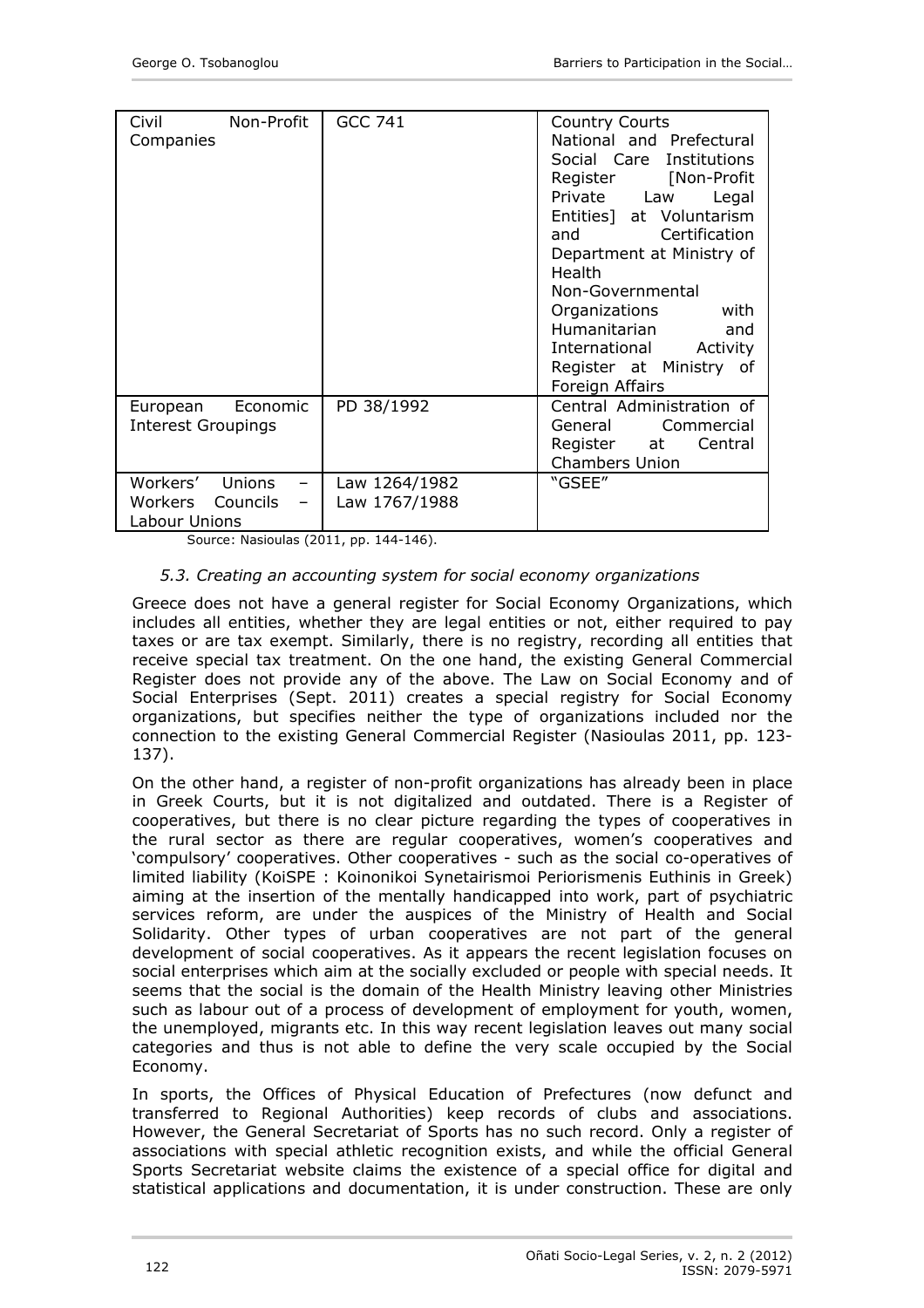<span id="page-19-0"></span>indicative of the fragmentation and apparent non-association of specific methodologies for monitoring and controls between the distinct parts of the Social Economy in Greece (Nasioulas 2011).

The most important issue regards registration and classification of the various Social Economy forms in the country. But we need a social science understanding based on European standards. Records kept by the First Instance Courts constitute rather inadequate evidence. No one can know which of the registered organizations continues their operation and what changes have occurred in their track record. This is of course a common characteristic in Greece as the business records in the Greek Chambers of Commerce are also misleading. It is difficult to file for bankruptcy and the Chambers of Commerce usually gain in membership fees for … inactive businesses. Thus many inactive businesses are kept on record to the detriment of the active ones. So, along with the digitization of records already in compliance, we need a new process which would monitor in real time any substantial parametric changes in the internal composition, function and activities of Social Economy units or organizations and also the general business forms at the local level.

The creation of a statistical register for organizations of Social Economy in Greece will provide the basis for the analysis of their importance by field of activity such as in the case of the International Classification of Non Profit Organizations, ICNPO (UN 2000). This methodology is consistent with the SNA 1993 and ESA 1995. It was the product of research by the Johns Hopkins Comparative Non Profit Sector Project and was adopted by the United Nations Handbook on Non-Profit Institutions in the National Accounts (UN 2003). This method focuses on the internal classification of non-profit sector, to show the scope of work of each organization. This would constitute for Greece a real structural reform of its local Social Economy enabling its aggregation and defining local development in the country.

### *5.4. Volunteer work*

In the Handbook of the United Nations (UN 2003, pp. 69-70), the question of voluntary work in the Social Economy raises several serious methodological issues. We should know the number of volunteers, the hours of voluntary work and the financial compensation. Volunteer work should not always be un-paid as is the practice in Greece. It should also be firmly understood that volunteer work can be used to gain work experience for future paid occupations, another deficit in the Greek experience. Paid work is usually associated with certified work experience.

The Social Economy in Greece engages many volunteers, but their work is not registered due to the previously stated reasons. Technically, paid work that is formally recognized and insured is recognized. The common ground for both the unpaid and paid up volunteer work seems to be disturbed by the labour security system and the lack of organizational space for the social economy. Unpaid volunteer work could be considered as a basis for inclusion into social security. In the case of youth this volunteering bears also elements of training and it can be a sound way for work experience and transition to work in the country. Such cases would include work done under the Greek Orthodox Church as well as in many local community support groups and associations. Akin to this deficit is the lack of an official agenda regarding the statistical monitoring of volunteer work in the country. In this largely uncharted territory widespread is the method followed by many nonprofit associations such as clubs, which present employees as volunteers and log such remuneration as "travelling expenses". In such a way they avoid presenting the real number of their staff in order to avoid paying their social insurance contributions. Obfuscating the real size of their organization allows them eventually even to seek subsidies from the state.

Furthermore, inventories on the use of time (Time-Use Surveys) internationally and by the Euro-barometer at the European Union level have at times focused on issues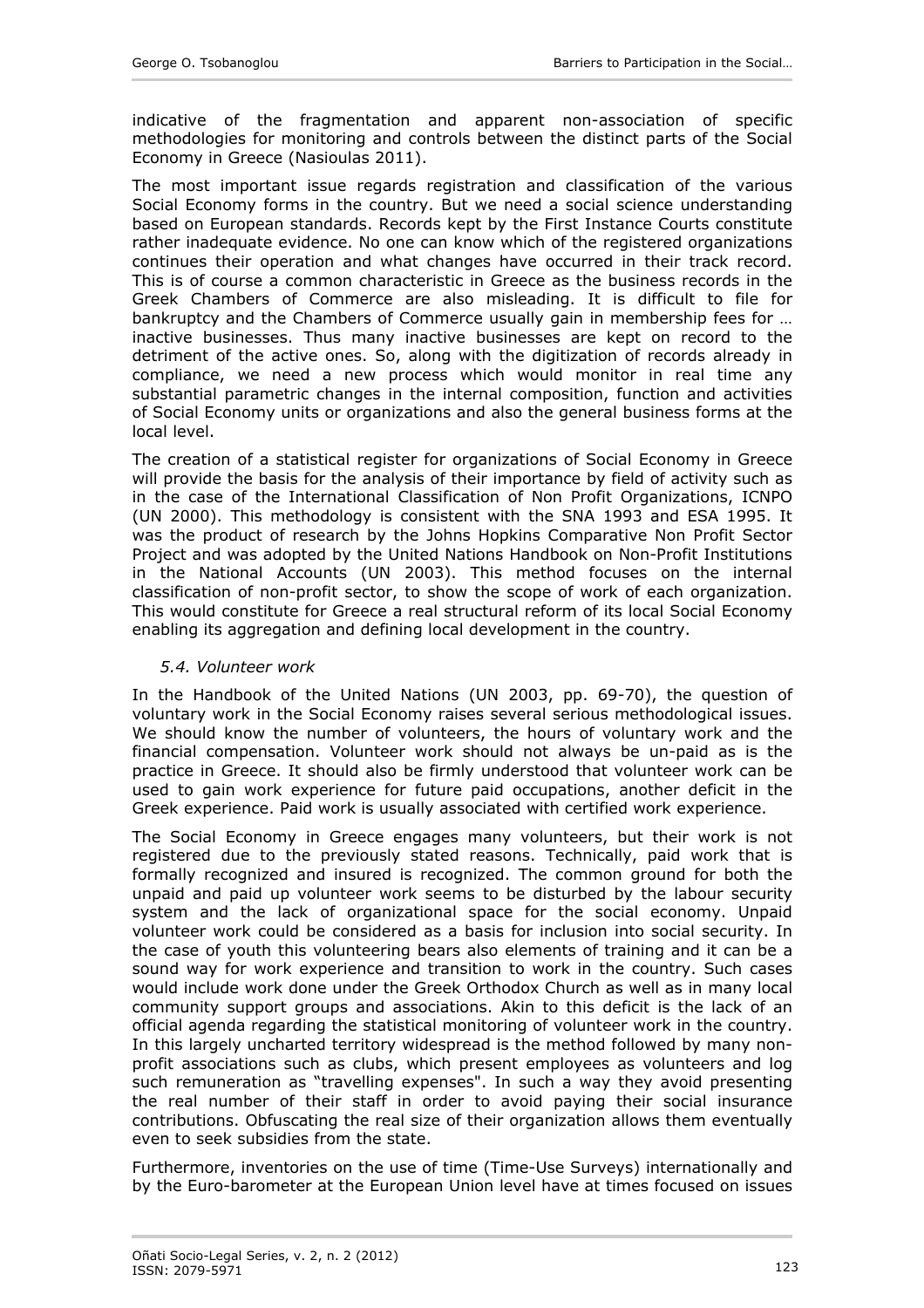<span id="page-20-0"></span>related to volunteering evaluation. But no efficient method has been proposed for the economic valuation of volunteer work particularly in the Social Economy which is a large part of the hidden economy of Greece.

From a historical perspective, Social Economy formed the backbone of the Greek public sphere albeit under the form of Foundations and today it represents an invaluable resource for social development and community cohesion (Tsobanoglou 2007). Nevertheless, it has not been recognized sufficiently by the administration and the political system until today. Broader scientific issues and known weaknesses of public administration in the country, even now, hold the precious resources of Social Economy in a scandalous disuse. If Greece does not succeed in identifying the Social Economy, it will continue to wear out, - leaving it to fall into the realm of irregularity and corruption. A parametric change in the bankrupt pattern that was followed will not eventually emanate from the management of financial resources, but from articulation of the dynamism of social science professionals who need to be empowered in order to organize this largely informal economic community action in Greece.

The vast majority of rural cooperatives in Greece have suffered a tragic fate, as their political party administrations have misappropriated over 100 billion Euros, turning Greece into a net importer of food while exporting vast quantities as primary resources for European industry. Cotton, olive oil, fruits, vegetables, dairy products, wine are being exported in bulk and some re-imported into the country to supply the tourist industry and the local market.

Legal overregulation, the fragmented and divided labour market, the lack of registered socio-economic forms and the related weakness of the tax assessment system seem to give the clue as to why informal socio-economic activity becomes so pervasive leading to the appearance of for-profit operations, as non-profits are obliged to be taxed as for-profit. Examples are numerous but we can mention the French based organization which in France is part of the National Health System, SOS Doctors. In Greece the branch of "SOS Doctors" have been required to register as a for-profit company subject to a Value Added Tax of 23% although their role in decongesting the Greek NHS is well documented. At the same time they are not allowed to advertise their services as they are a medical operation. The Cooperative Hotels of Naousa, a town with almost the highest unemployment in the country, over 50%, were obliged to register as private enterprises and be taxed accordingly. Other ministries attempt to deal with the unemployed by providing subsidies with no possibility for labour development. There are no Hotel Cooperatives in Greece which is in the midst of its worse crisis since WWII. Naousa could develop a cooperative hotel management school and train many hoteliers to assist local development.

There is a peculiar tax control immunity of Social Economy in Greece as a result of the friction of the public and the private, often resulting in the state supporting the private interest and not the public. There are many examples: the Offices of Physical Education of Prefectures charged with examining the accounts of sporting associations, are not engaged in any kind of control of financial data, operation of facilities and conditions of employment of staff (Diploma profession, legal conditions of work, taxation, etc). The provisions of the tax law for the number of seats in stadiums which are taxable are only a token. In that regard, the recognition of the voluntary sector and the social economy in the manner established in the rest of the EU, would greatly enhance such processes as in the rest of the OECD member **States** 

## **6. Concluding remarks**

A historical detour is necessary to describe the institutions in this important field and to explain the reasons for developing a serialization of the political economy of rights of the citizen and the rights to support in case of need. Welfare protection is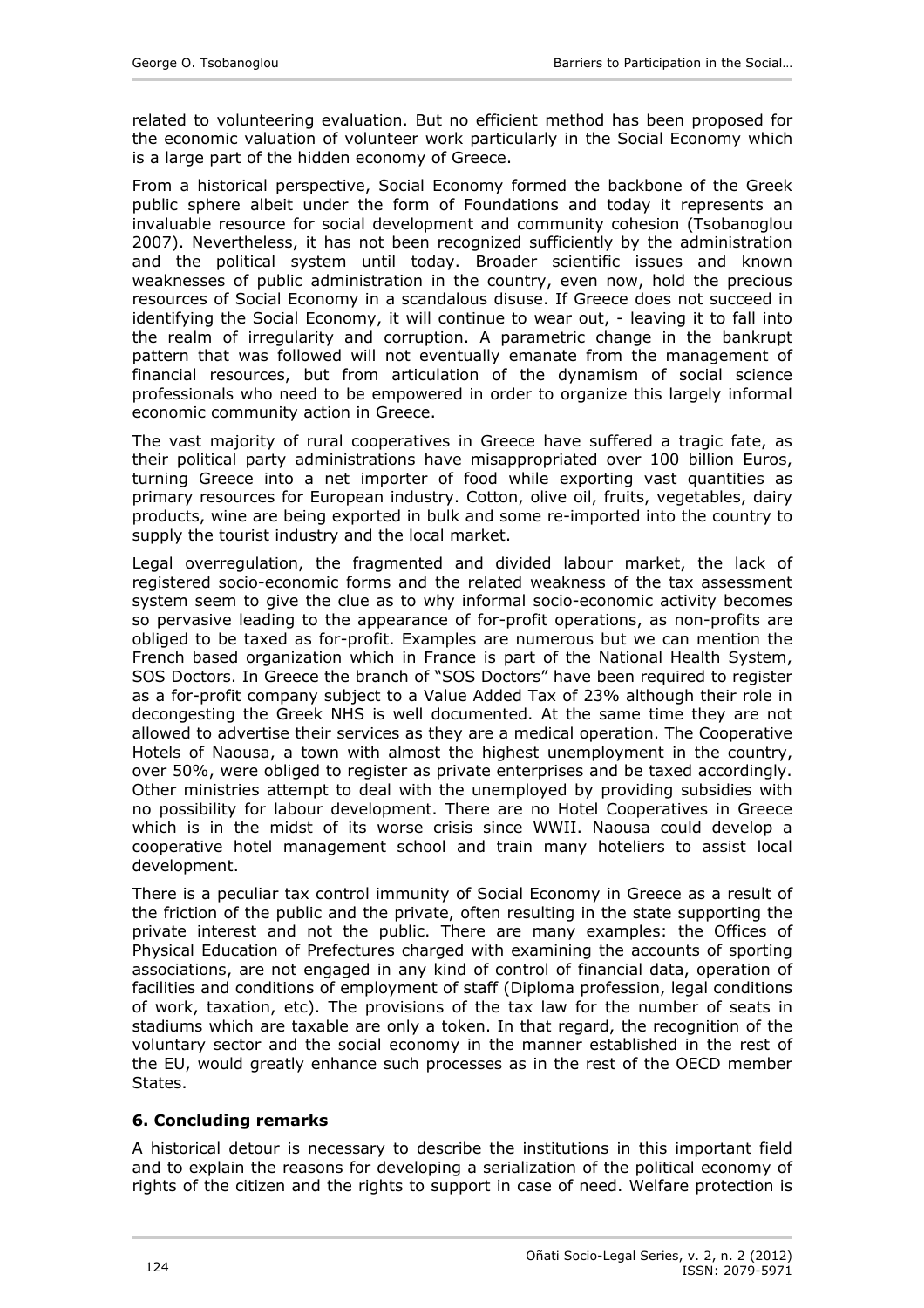<span id="page-21-0"></span>essential as an institution in order to understand social citizenship and the importance of empowerment for socio-economic organization. Unification within a state allows for standardized measurements sufficient to establish informal rules for general inclusion of people in "need".

The poor, the unemployed remain the "property" of a regime that while it practices a dual labour system, as described above, recognizes only nominally "social rights" while it maintains a system of legal and social protection only for those in the "public" realm.

If the distance between the nominal and the effective remains high - and there is no general employment with the aid and recognition of the third sector - then we have an emphasis on a metaphysical private for profit social (health, education system), which trades in basic human needs as in pre-liberal historical situations. In this way "minorities", children, women, and rural single parent families, older pensioners, and also general labour are excluded from the basic rights to livelihood. The field of social economy remains hidden and is associated with the underground economy of needs that operates because the official for profit services seem to define the order of the day; thus, creating uncontrolled inflation and a real crisis for the reproduction of labour. The Greek labour market needs to unify the public and the private sphere and become based on the skills and qualifications of the citizen, thus leaving aside the nepotism and non-meritocratic policies dominant to this day. The Social Economy can play a key role in defining the general interest for services as European Institutions have accepted.

## **Bibliography**

- Afouxenidis, A., Leontidou, L. and Sklias, P., 2003. *Organized Civil Society and European Governance: The case of Greece.* First annually report to EC, research Directorate – General, Directorate K - Knowledge – based Society and Economy.
- Aubert, V., 1990. *Continuity and Development*. Oxford : Oxford University Press.
- Alivisatos, N., 1986. *Political Institutions in Crisis 1922-1974: Facets of the Greek experience.* Athens: Themelio (In Greek).
- Arlacchi, P., 1983. *Mafia, Peasants and Great Estates.* Cambridge : Cambridge University Press.
- CIRIEC, 2007 *Social Economy in the European Union.* N°. CESE/COMM/05/2005. European Economic and Social Committee (EESC).
- CIRIEC, 2006. *Manual for Drawing Up the Satellite Accounts on Cooperatives and Mutual Societies.* European Commission. Enterprise and Industry Directorate General.
- Commission of the European Communities, International Monetary Fund, Organization for Economic Cooperation and Development, United Nations and World Bank, 1993. *System of National Accounts,* Geneva: United Nations. Available from:<http://unstats.un.org/unsd/nationalaccount/sna1993.asp> [Accessed 4 Apr 2012]
- Coote, A., and Lenaghan, J. 1997. *Citizens Juries.* London: Public Policy Institute.
- Dean, M., 1992. A genealogy of the government of poverty. *Economy and Society*, 21 (3), 209-251.
- Defourny, J., and Develtere, P., 1999. Social Economy: A worldwide making of a Third Sector. *In:* J. Defourny, P. Develtere and B. Fonteneau. *L'économie sociale au Nord et au Sud.* Liege: De Boeck.
- Demoustier, D., and Rousellier, D., 2005. Social economy as a Social Science: Historical Perspectives on France. *In:* J. Clary, W. Dolfsma, D. Figart, eds.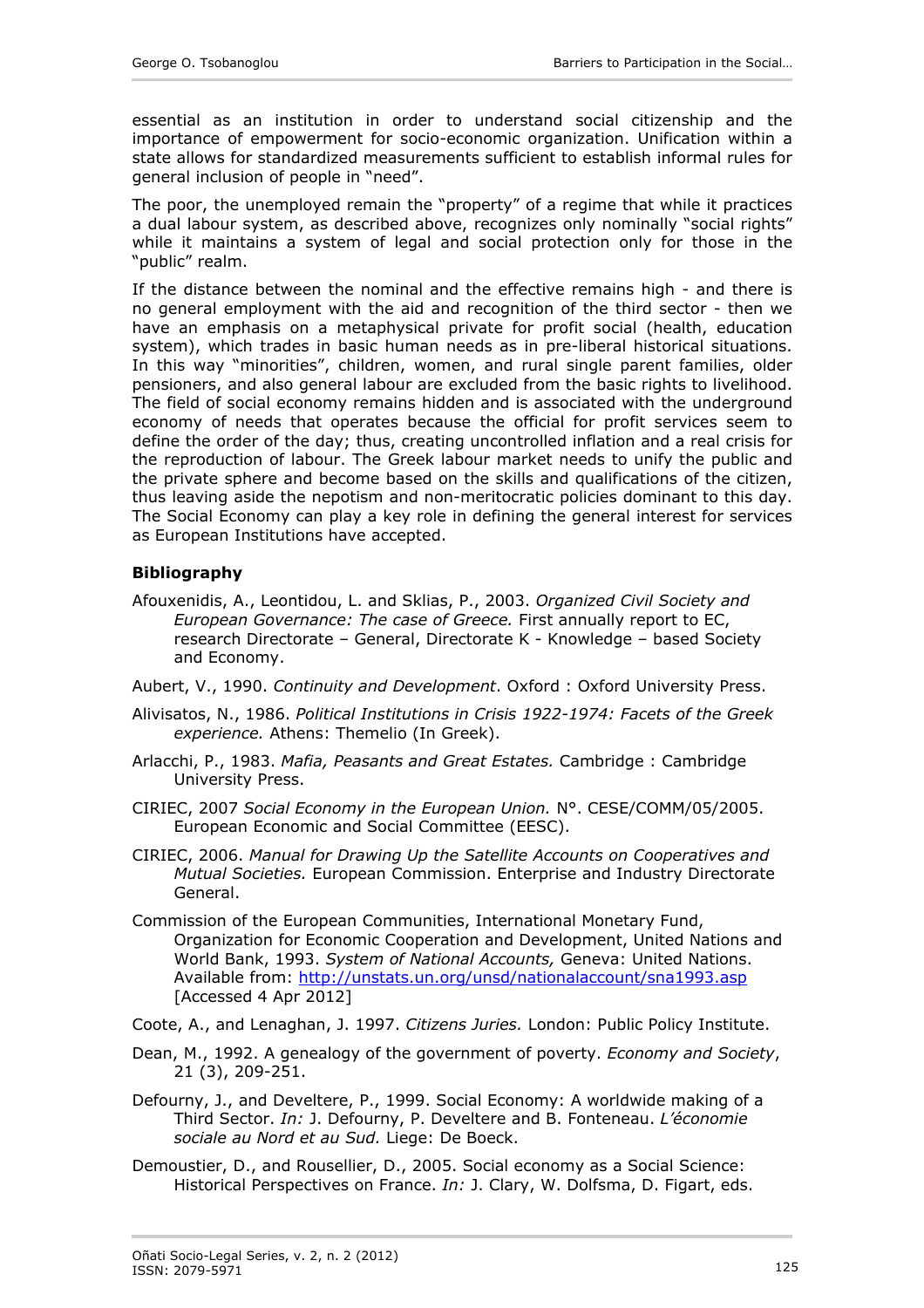*Ethics and the Market: Insights from Social Economics*. London and New York: Routledge.

Crouch, C., 1988. *Sharing public space: organized interests during the nineteenth century*. Oxford: Oxford University Press.

Foucault, M., 1979, On Governmentality. *Ideology and Consciousness*, 6, 5-23.

- Kay, G., 1975. *Development and Underdevelopment: A Marxist analysis.* London: MacMillan.
- Kofas, J., 1989. *Intervention and Underdevelopment*. Philadelphia: Pennsylvania State University Press.
- Katrougalos, G., 1996. The South European Welfare Model: The Greek Welfare State in Search of an Identity. *Journal of European Social Policy*, 6 (1), 39-60.
- Knemeyer, F.L., 1980. Polizei. *Economy and Society*, 9, 172-96.
- OECD/ELSA, 1998. *The Public Employment Service: Greece, Ireland, Portugal.* Paris: OECD.
- Lambrianidis, L., 2011. *Investing in the Exodus.* Athens: Kritiki (In Greek).
- Lambropoulos, N., Pouliou, A., Sirakoulis, K., 2005. *Third Sector in Greece: A managerial perspective based on field research results.*
- Laville, J., Levesque, B., and Mendell, M., 2006. *Social economy. Diverse approaches and practices in Europe and Canada.* Paris: CRIDA. Available from: [http://www.ssc.wisc.edu/~wright/Social%20Economy%20PDFs/Laville%20Lev](http://www.ssc.wisc.edu/%7Ewright/Social%20Economy%20PDFs/Laville%20Levesque%20Mendell%202007.pdf) [esque%20Mendell%202007.pdf](http://www.ssc.wisc.edu/%7Ewright/Social%20Economy%20PDFs/Laville%20Levesque%20Mendell%202007.pdf) [Accessed 4 Apr 2012]
- Lyberaki, A., and Paraskevopoulos, C., 2002. *Social Capital Measurement in Greece*. OECD – ONS International Conference on Social Capital Measurement.
- Mentzelos, A., 1995. The Control of public Administration and the Body of Controllers of Public Administration, *Administrative Review*, 1 (2), 95-106.
- Mavrokordatos, G., 1997. From Traditional Clientelism to Machine Politics: the Impact of PASOK Populism in Greece. *South European Society and Politics*, 2 (3), 1-26.
- Mingione, E., 1990. *Underground Economy and irregular forms of Employment: the case of Greece*. In: EEC, Program for Research and Actions on the Development of the Labour market. Underground Economy and Irregular Forms of Employment (Travail au Noir). Brussels.
- Nasioulas, I. 2010. *Social economy of Greece and its Social Capital. An integrated institutional and national-accounting recognition.* Thessaloniki: Orthos Logos Editions.
- Nasioulas, I., 2011. *Social Economy in Greece*. Saarbrucken: Lambert Academic Publishing.
- Nasioulas, I., and Tsobanoglou, G., 2007. Social Economy for Local Governance Structures – Monitoring and Evaluation Perspectives. *In:* H. Coccosis and Y. Psycharis*. Conference Proceedings of the 46th ERSA Conference.* Volos. University of Thessaly. Greece, Vol. 1, 337-345.

Olsen, J., 1987. *Organized Democracy*. 2<sup>nd</sup> ed.. Oslo: Norwegian University Press.

Papadimitropoulos, D., 1995. The Body of Public Administration Controllers, the Mediateur, and the Principle of Equite in French Public Administration. *Administrative Review,* September, 34-52.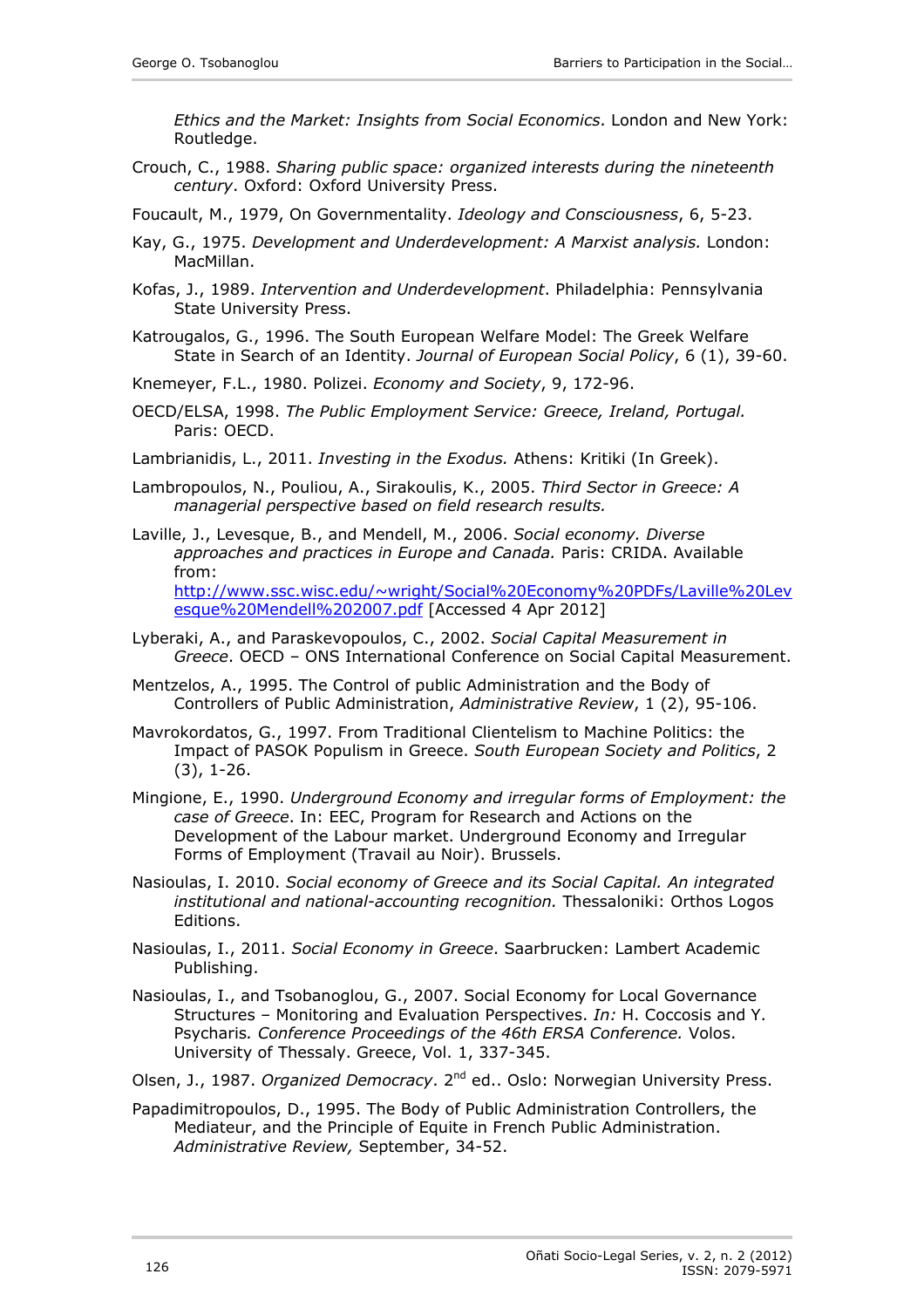- Simeonidou, H., 1996. Social Protection in Contemporary Greece. *South European Society and Politics,* 1, (3), 67-86.
- Sotiropoulos, D., and Karamagioli, E., 2006. *Greek Civil Society: The Long Road to Maturity* [online]. Athens, New York: Access 2 Democracy. Available from: [http://europe.cidem.org/documents/CSI-SAT\\_Greece\\_Report.pdf](http://europe.cidem.org/documents/CSI-SAT_Greece_Report.pdf) [Accessed 4 Apr 2012].
- Thedieck, F., and Vilella, G., 1999. *Restoring the capacities of government and civil society after an internal or external conflict*. Brussels: IIAS.

Tzannatos, Z., ed., 1996. *Socialism in Greece*. Aldershot: Gower.

- Tsobanoglou, G., 1993. Considerations on Modern Absolutist Politics in the Periphery: their historical linkages via an analysis of legal modes of codification: The case of post-war Greece. *In*: V. Ferrari, and C. Farali, eds. *Laws and Rights*, Vol. II, 483-521.
- Tsobanoglou, G., 1995. Organized Interests and Institution Building in Europe, In: *Implementation of Impersonal Law in Developing Societies*, Onati Seminar Series, May.
- Tsobanoglou, G., 2000. The Ombudsman System in Greece. *In*: P. Giddings, and R. Gregory, eds. *Righting Wrongs: The Ombudsman in Six Continents,* Amsterdam, Ohmsha, Tokyo, IOS Press.
- Tsobanoglou, G., 2001a. Aspects of the Public Justice System in Greece *In:* M. Fabri, and P. Langbroek, eds. *The Challenge of Change for Judicial Systems. Developing a Public Administration Perspective*. Amsterdam, Ohmsha, Tokyo: IOS Press, 125-135.
- Tsobanoglou, G., 2001b. The Struggle for Integration in the Greek Juridical System. Issues and recent Developments. *In:* M. Fabri and F. Contini, eds. *Justice and Technology in Europe: How ICT is Changing the Judicial Business.* The Hague, London, New York: Kluwer Law International, 283-296.
- Tsobanoglou, G., 2004. *State, Civil Society and Ergaxia: Approaches to the Foundations of Governmentality*. Gutenberg, Athens, Greece.
- Tsobanoglou, G., ed., 2007. *Social development and community cohesion. Sociological perspectives.* Athens: Papazisi Editions.
- Tsobanoglou, G., ed. 2008. *The emergence of Social Economy*. Athens: Papazisi Editions.
- Tsobanoglou, G., 2011. *Divisions of Greece.* Saarbrucken: Lambert Academic Publishing.
- United Nations (Department of Economic and Social Affairs Statistics Division), 2003. *Handbook on Non Profit Institutions in the System of National Accounts.* Series F, No. 91 [online]. New York: United Nations. Available from: http://unstats.un.org/unsd/publication/seriesf/seriesf 91e.pdf [Accessed 4 Apr 2012].
- United Nations, 2000. *Classifications of Expenditure According to Purpose: Classification of the Functions of Government COFOG, Classification of Individual Consumption According to Purpose COICOP, Classification of the Purposes of Non Profit Institutions Serving Households COPNI, Classification of Outlays of Producers According to Purpose COPP*. New York: United Nations Publications, Sales No. E.00. XVII.6.
- Weingrod, A., 1968. Patrons, Patronage, and Political Parties. *Comparative studies in Society and History*, 10 (4), 377-400.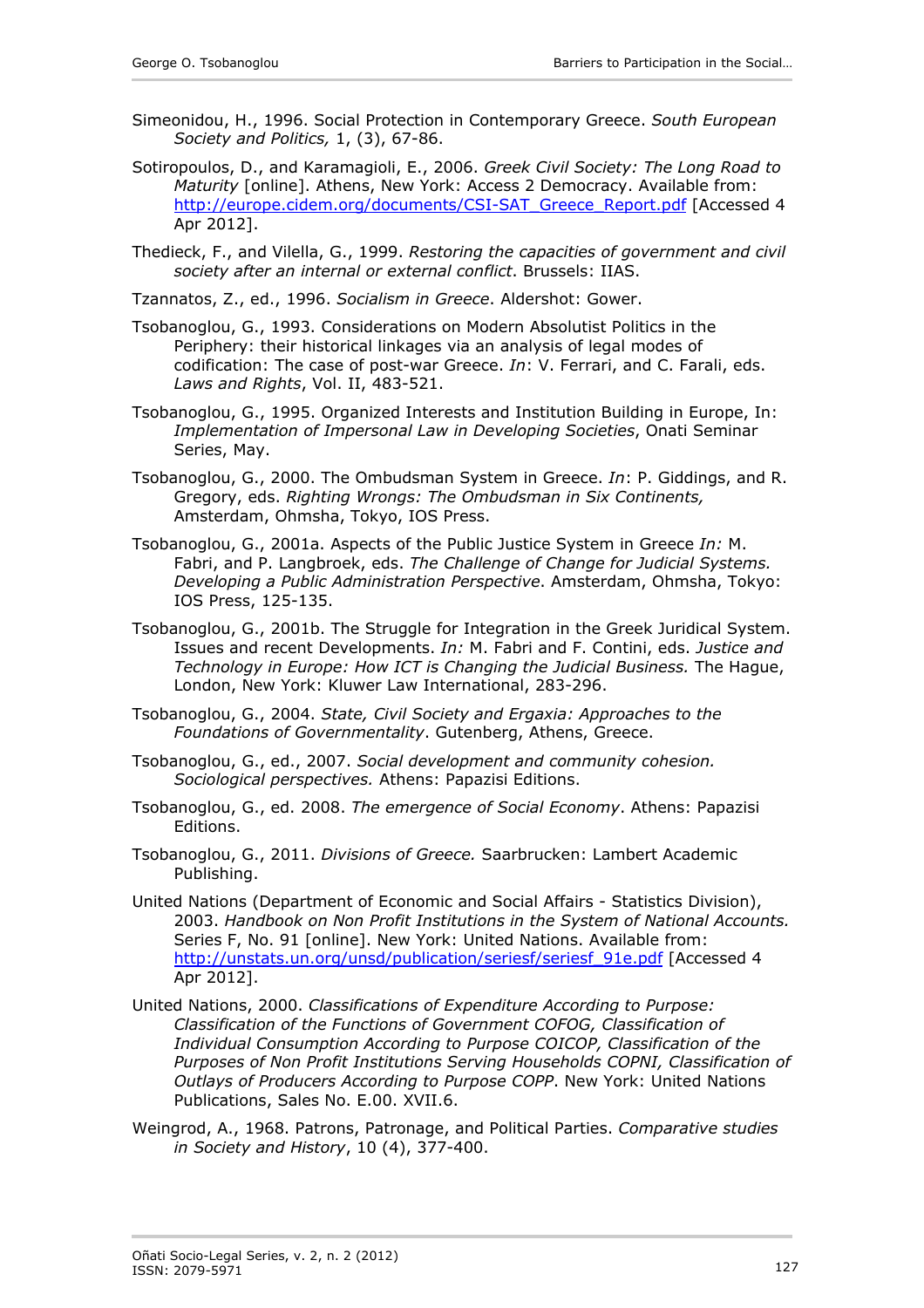<span id="page-24-0"></span>White, C., 1980. *Patrons and Partisans: A Study of Politics in Two Southern Italian Communities*. Cambridge University Press.

#### **Legislation. Greek legislation on the social economy and related issues**

- Compulsory Law 2039/1939 "On codification of Laws on Mutual Benefit Foundations, Donations and Inheritances."
- Law 2783/1941 Introductory on Civil Code
- Law 4169/1961 "On Agricultural Social Insurance"
- Law 1111/1972
- Law 590/1977 "On the Constitutional Charter of the Church of Greece"
- Law 921/1979 7.2. European Union Regulations
- Law 1089/1980 "On Commercial and Industrial Professional and Crafts Chambers"
- Law 1264/1982 "On the democratization of trade union movement and the guarantee of trade union freedoms of workers"
- Law 1514 1985
- Law 1566/1985 "Parental Organizations"
- Law 1667/1986 "Civil Cooperatives and other arrangements"
- Law 1746/1988 "Arrangements on the institution of Chambers"
- Law 2081/1992 "Arrangements on the institution of Chambers, amendments on Law 1712/1987 concerning the modernization of professional organizations of merchants, craftsmen and other vocations"
- Law 2169/1993 "Agricultural Cooperative Organizations and other arrangements"
- Law 2181/1994 "Amendment on Law 2169/1993 and other arrangements"
- EReg 2223/1996 "On the European System of National and Regional Accounts in the Community
- Law 2716/1999 "Development and modernization of mental health services and other arrangements"
- Law 2731/1999 "Matters of Bilateral State Development Cooperation and Help, Matters of Non-Governmental Organizations and other arrangements"
- Law 2732/1999 "Trans-Vocational Organizations and arrangements on Ministry of Agriculture matters"
- Law 2810/2000 "On Agricultural Cooperative Organizations"
- Law 2858/2000 "On matters of Amateur and Professional Athleticism"
- Law 2961 2001
- Law 3029/2002 "System of Social Insurance Reform"
- Law 3229/2004 "Motives for Private Investment in Economic Development and Regional Convergence"
- Law 3389/2005 "Public and Private Sector Joint Ventures"
- Law 3390/2005 "Ergo Politon" Citizens' Voluntarism Organization"
- Law 3419/2005 "General Commercial Register and modernization of chamber legislation"
- Law 3443/2006 "Local Youth Councils"